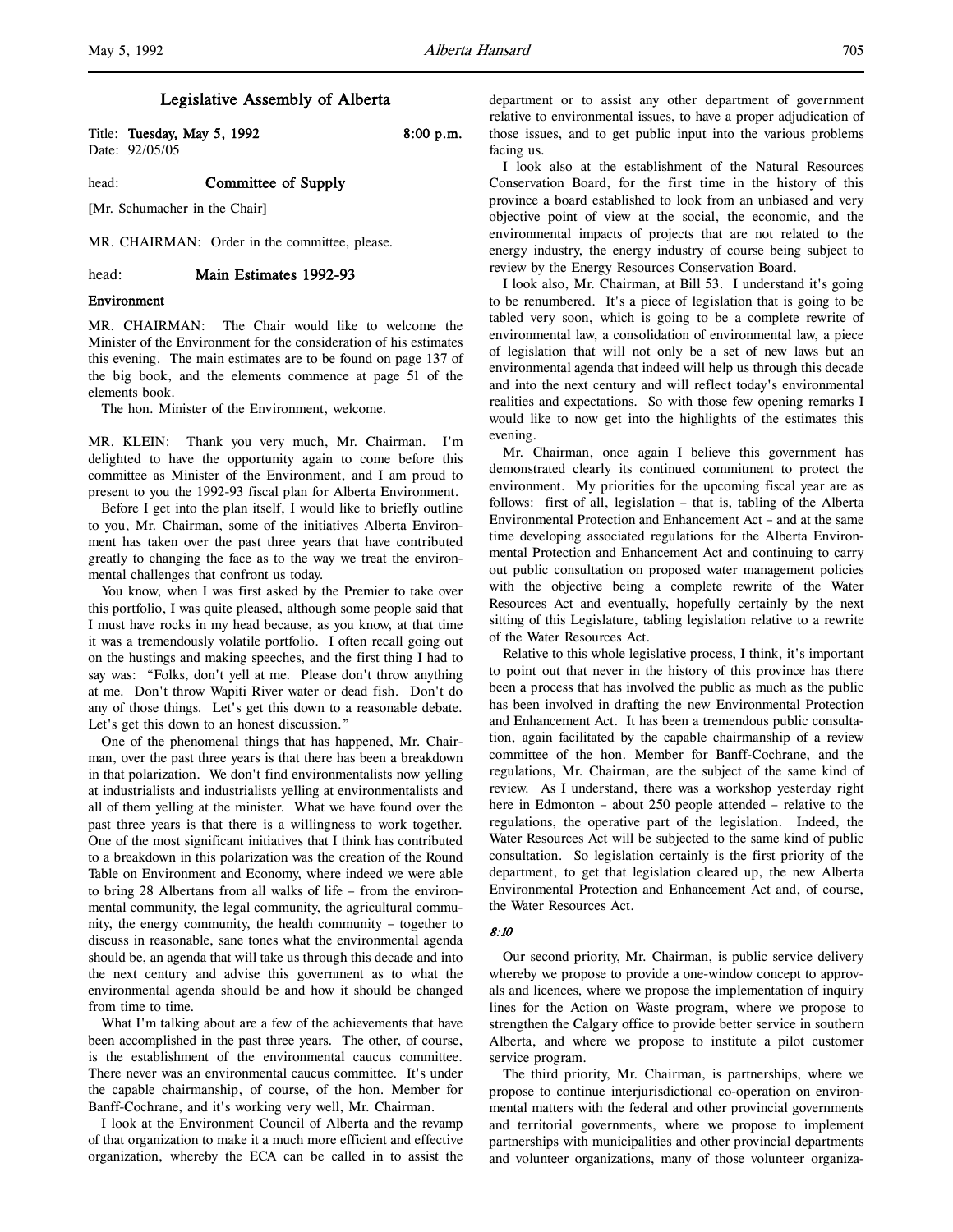The fourth priority is to take advantage of the resources that are available to us, and this brings me to the meat of the estimates this evening. These resources, of course, relate ostensibly to money. The estimates for Alberta Environment are increasing by 4.7 percent, to \$143 million. The department is restructuring and streamlining to meet the challenges of the new Act and to be more effective and efficient in delivery of our services to the public. An additional \$4.3 million has been made available in order to meet Alberta's third-year commitment to the \$23.2 million costsharing agreement with the federal government to clean up contaminated orphan sites throughout the province.

One million dollars has been set aside to provide funds to municipalities in the Capital Region Waste Management Commission, and this is that huge problem that involves not only the city of Edmonton but the county of Strathcona, Fort Saskatchewan, the city of St. Albert, and a number of other municipal districts, counties, towns, and cities around the city of Edmonton. This money is being set aside to undertake extensive hydrogeological studies in regard to a regional waste management system. There will be a continued commitment by both Economic Development and Trade and Environment to the Action on Waste program. Alberta Environment has budgeted \$4 million and Economic Development and Trade \$2 million in 1992-93.

Also included in the 1992-93 budget is an increased provision of \$2.7 million for water management projects.

Mr. Chairman, very briefly those are the highlights of the budget. I think a 4.7 percent increase in this time of environmental concern, environmental awareness, and the demand by the people for action by governments, by industry, by individuals to do more to protect our environment is little enough to pay in terms of meeting our commitment to protect and use wisely our environment now and into the future.

With those few opening remarks, Mr. Chairman, I would be very pleased indeed to hear comments from my colleagues in the House.

Thank you.

MR. McINNIS: Well, Mr. Chairman, there are perhaps a few comments that could be made. I want to start out by agreeing with the minister on one point: I'm sure that he is delighted to be here again for the third year to present his estimates. It's been three interesting years, I must say, for environmental policy around the world and in the province of Alberta. It's certainly been a time during which the minister has launched review initiatives on a number of scores, and I would like to kind of keep score on where we're at with some of these things.

I think the first and perhaps the single most important area when the minister took over his portfolio was the problem of environmental impact assessment in the province of Alberta. We'd been operating for a very long time under the Land Surface Conservation and Reclamation Act. It seems to me that it ought to be a very simple matter in principle to structure the kind of review that we need to do on environmental projects and licensing before decisions are made so that all of the people who are affected by a project have the information they need to assess it, so that they have a forum in which to have their questions answered, in which scientific review is done of studies that are tendered and decisions are made in an unbiased fashion.

These lessons have been demonstrated over and over and over again. I think the Oldman River dam case, which certainly predates the minister's tenure, illustrates those points as well as it possibly can, by court decision, the things that need to be in there. Still, it seems to me that after three years the lessons are not taken to heart. What we have today is still ministerial discretion in terms of when an environmental assessment is done, notwithstanding the fact that we had a task force – two from industry, two from government, two from the private environmental organizations – who came up with a model more than two years ago now. I cite the example of the Sunpine project at Rocky Mountain House, where still no environmental impact assessment has been ordered, even though at one point at least the proponents had proposed a major wood preservative plant within one kilometre of private residences, no commitment through the NRCB to any public review of FMA decisions, especially the allocation decisions.

Now, we do have the NRCB in place, and that's, I think, to the credit of the government that there's been a move in that direction. The NRCB of course is in its first year of operation. They structured one set of hearings on the Swan Hills expansion project. I felt that they made generous decisions on the question of who would qualify for status in intervenor funding in that case. Several environmental organizations and the Indian Association of Alberta were recognized for funding, but then we go on down the list from there. The Canmore resort project, CADCO, was excluded from any type of review process by the minister's decision. I'm not certain how the exemptions were made on the Three Sisters project. There are two that I'm aware of, one in what's called the Canmore 75 lands and the other in respect of one of the golf courses. I'm informed today that the Three Sisters project has proceeded with diverting water from the Stewart Creek to create a reservoir. Whether they have permits for that, I don't know, but all of this is done in advance of an NRCB hearing.

At the NRCB all of a sudden the criteria started to shift. All of a sudden people who live in Calgary, where they get their water downstream from the Bow River, where there's some likelihood of sewage from this resort time-share operation going into the Bow River, where there's almost certainly runoff from the water on the golf courses which would include fertilizers and possibly herbicides and other types of chemical contaminants – all of a sudden all of the downstream users are not part of the process at all. Then we get to the Kan-Alta project, which has been moved up in time, ahead of the Three Sisters project, in hearings to try and get it through in a hurry. Well, when the request was denied to delay those hearings, some of the environmental groups smelled a rat and walked away. Others stayed and fought for their right to be heard as intervenors.

As of Monday this week the NRCB has ruled them all out of order. They've said that none of them qualify, so there will be no other side to the story. Although they did take an unusual step, which I never ever contemplated under the Act, of saying that the board would provide its own funds to some of these groups to try to get some semblance of a hearing going. Well, the board doesn't have any funds of its own in the first place. If it has any funds, they're taxpayer funds, and it was never presented to this House that the taxpayers were going to pay the cost of this hearing process. In fact it was presented the other way around. So there are problems yet in our environmental impact assessment process. It hasn't evolved the way that we thought it would, especially with the task force report in place.

I've raised the issue of the Pine Lake landfill and the god-awful mess that we have in terms of how we license and scrutinize the operation of landfills in our province. The fact that the Development Appeal Board found the data supplied by Alberta Environment to be erroneous, their term – and there's still an ambiguity. I sent the minister a note earlier today asking whether the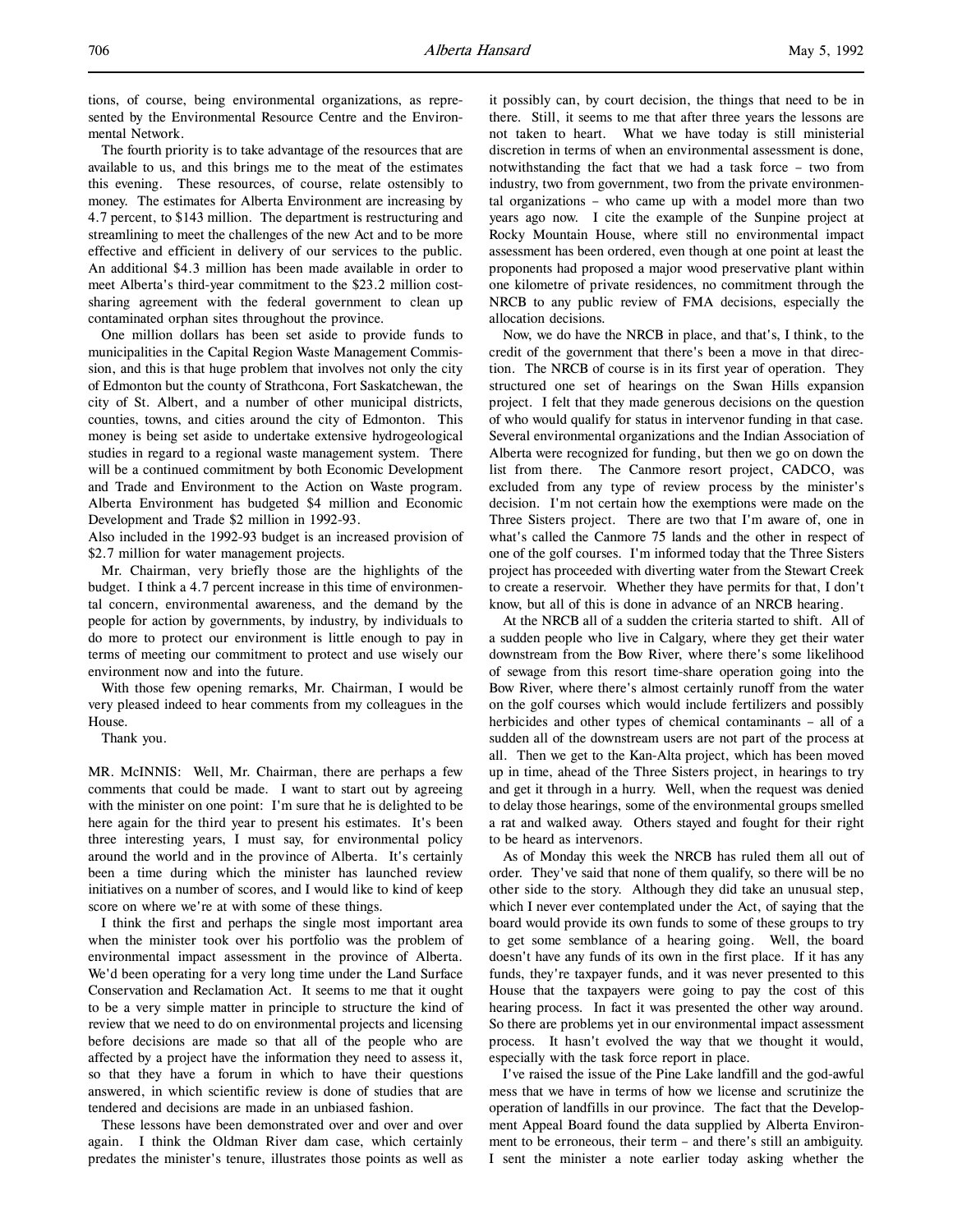government was going to continue to back the Pine Lake project, even after the hearing process said that it's not a suitable site without the sort of cadillac engineering, which is unproven and very costly at the outset. So, you know, environmental impact assessment is a key.

# 8:20

l,

Another problem we have with environmental assessment is that the minister has tremendous influence over what questions are answered in the EIA process. Going back to Swan Hills, again the question was cooked in such a way that the NRCB could not consider the question of imports of hazardous waste material into the province because the government prefers politically to deal with that question at another time, hopefully, I suppose from their point of view, after that expansion has been approved.

Now, moving on to the many reviews that the minister mentioned. There's a question of the Clean Air Strategy for Alberta, a report published in November last year and the government's position announced March 18, which I guess was the day before we went into session. My understanding of that process is that the participants worked very hard to come to a consensus so that they would have a ready-made agenda for the government to implement. They included only those things on which there was agreement. They excluded, for example, the idea of setting some kind of realistic targets for reduction of greenhouse gas emissions in Alberta because they couldn't agree on that, but they could agree on quite a number of other things.

I was struck today just reviewing these reports by at least six of their key recommendations, which the government has not endorsed even for future action, let alone the present; for example, the recommendation to

identify, evaluate and implement cost-effective energy developments that contribute to clean air.

Not addressed at this point. The change in

mananagement approach for all point-source emissions . . . to avoid adverse effects on human health and the environment."

Not addressed.

Develop and implement a zone approach to managing air quality within specific airsheds:

Not addressed.

Develop innovative and targeted solutions to better manage cumulative emissions in and around urban areas.

Not addressed.

Improve the gathering, sharing, integration and application of scientific and technical knowledge and research regarding atmospheric processes and effects on health and ecosystems.

Not addressed; and also the whole area of public education and information.

You know, if that's an indication of how far the government is prepared to go in addressing the clean air consultative strategy, we'll perhaps be waiting a very long time in order to see very much action out of that particular area. Again that was an issue that was pushed off to review, where it stood for some period of time, and then it came back to the government, and half of the recommendations they didn't even address, and I think that's a problem.

The minister mentioned the Environmental Protection and Enhancement Act. Believe me, we're waiting for some action on that front. The minister says that what is now the third draft will be tabled in the Legislature within a week or two. I would like the minister to commit that the environmental protection and enhancement legislation will be proclaimed before the next provincial election. I've never heard anyone from the government say that, but there's been a lot that's happened. In fact, the last statement I saw, the government had forgotten how long they'd

been working on it. They said two years when in fact it's been three.

I would also like the minister to indicate to the committee tonight, if he would, whether he's prepared at this stage to consider amendments, because we don't know what process took place since the Member for Banff-Cochrane undertook his hearings, except that we know that somebody got to somebody in government and the Bill was killed last year. It may have been changed, but through whatever process it was, it certainly wasn't an open process or a public process. [interjection] The Bill died on the Order Paper, Mr. Government House Leader, and maybe it's your fault. Maybe I'm talking to the wrong guy. It did die on the Order Paper despite the minister's commitment that it would be passed last year. It wasn't passed last year, so I'm asking for a commitment that the government will see it through this year and not walk away from it and that they will consider amendments on the floor of the House.

Moving on with the minister's reviews, because we certainly have our share of reviews, there's the Water Resources Act review, which he mentioned. Now, that's certainly overdue, but I have some questions. Why are so many water resource decisions being made while the Act is being reviewed? Why, for example, by order in council were new instream flow limits set on the St. Mary, Belly, and Waterton rivers since September last year? Why is the government promoting interbasin transfer from the Highwood to the Little Bow River as a development project during the period of the review of the Act? Why proceed so aggressively with the Oldman River dam and in particular with filling the reservoir to complete capacity while the Water Resources Act review is under way and while the federal EIA is on? Why spend virtually all of the increase in the budget on the Buffalo Lake project? You know, you look at the element detail on page 53: Construction of Surface Water Development and Operations goes from \$5.5 million to \$8.2 million. Buffalo Lake: why spend general revenue funds on that project while the Water Resources Act is ostensibly under review?

There was yet another review published not long ago on contaminated sites. The minister mentioned that there's money in the budget for contaminated sites, but there are very serious and very substantial recommendations from that task force report. Again, Mr. Chairman, when are those reports, when are those recommendations going to be acted upon? A lot of people would like to know. Will they be addressed as part of the Environmental Protection and Enhancement Act, which is, according to the minister, going to be tabled next week? It may be very difficult, since it was only a week ago that that report was made public, to have it included and those brought forward into the Environmental Protection and Enhancement Act, but a question of when there'll be action on some of those legislative changes is certainly raised.

Now, having raised my questions about the reviews that the minister has undertaken, I'd like to request a review of my own, which is the way the department views chlorine bleaching in the pulp industry. I asked the minister some questions not long ago about why it is that the government spends so much time worrying about how pulp mills are put together and advising pulp mill operators on which piece of equipment they should install, this digester or that bleacher, even going right down to the manufacturers.

Now, I see Jim Dau, who's an Alberta Environment spokesperson, in the *Edmonton Journal*, March 18, criticizing Procter & Gamble because they didn't take Alberta Environment's recommendations on which equipment they should use. It said that they should "use oxygen to separate wood fibre from unusable material." He says that Procter & Gamble "made a business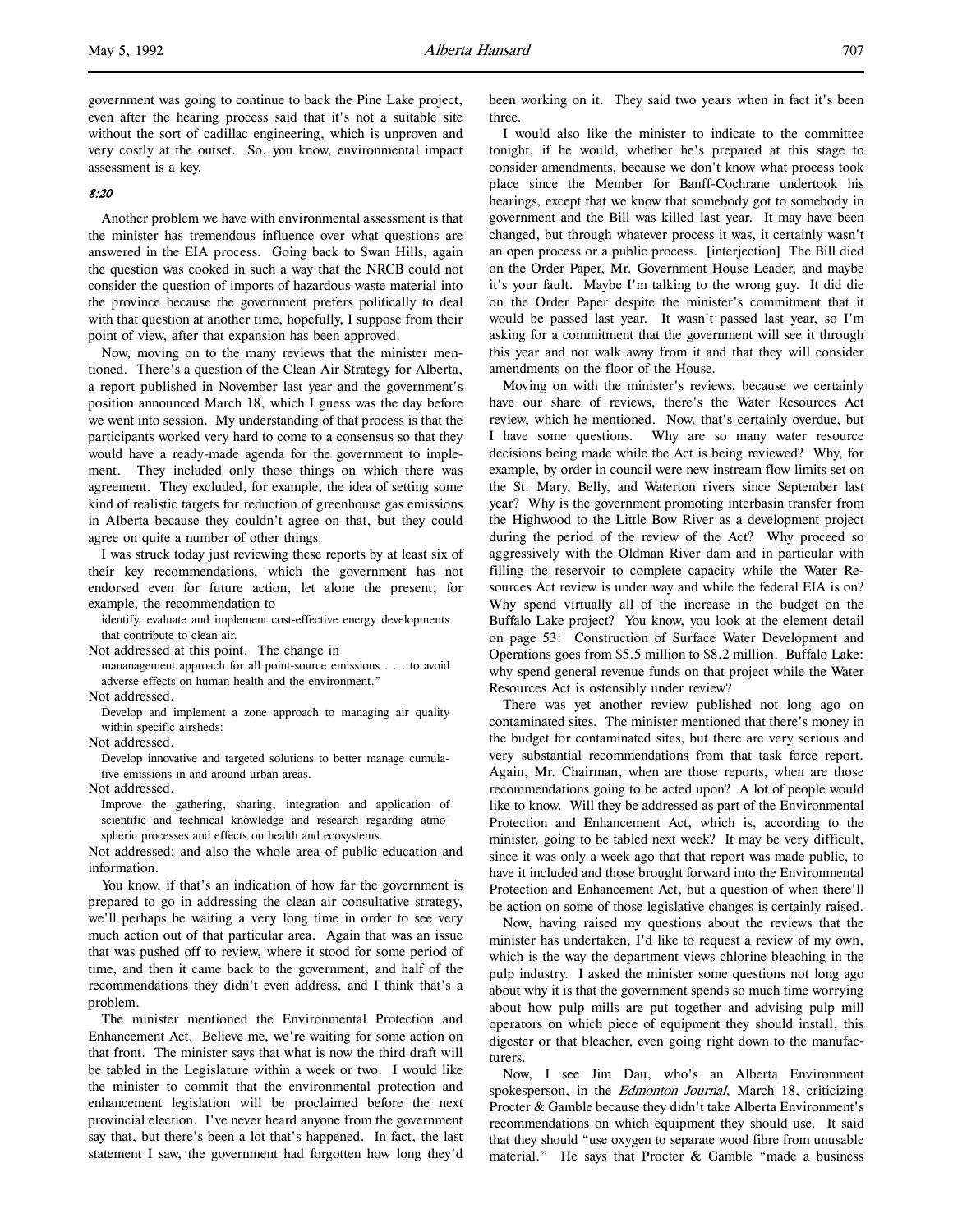decision not to follow that policy." Now, policy, schmolicy. What it is is advice from Alberta Environment that they should buy a piece of equipment. Now, what business is it of yours what equipment they buy to make a pulp mill? They're making pulp; the minister's not making pulp. What he should be making is regulations which are clear about what comes out of the pipe in the river, what goes into the atmosphere, but not telling them how they should put their machine together because that puts the government in the position of making business decisions for the company. I'm a socialist, but I understand there's a difference between what government does and what private industry does.

I clearly see the role of the Environment minister to be to spell out the rules, not like what they did with Daishowa corporation. Halfway through the construction of the mill along comes Alberta Environment and says: "Whoa; this pulp mill's all wrong. You're not doing this right. Let's get it on the drawing board here." Then they erase this, and they say, "Well, you put this piece of equipment here, and that's how you make pulp." That's what happened, Mr. Minister of the Environment, and you're responsible for it.

What the minister should do, clearly, is what the minister of the environment in British Columbia has done and said that there will be a time when there will be no chlorine in pulp in Alberta.

MR. KLEIN: Well, get the dirty, rotten, stinking, belching mills cleaned up right now.

MR. McINNIS: I've heard that speech before, and I'm not going to listen to it again, because every time he makes it, he makes the same stupid mistake. He talks about Alberta standards being the highest in the world and what B.C. is going to meet down the road, Alberta meets today. He doesn't even know that the permits that he's issued to Procter & Gamble say that they only meet 2.5 kilograms per air dried tonne. He thinks in his mind that it's 1.5 when it's 2.5.

That's not the issue. The issue is: how do we get to zero? That's the issue. What they've said in British Columbia is: "Here is a date on the calendar. You get to zero by this date. We're not going to tell you how you do it. We're not going to stand over your shoulder and show you how to make pulp in that process. What we're going to do is tell a date on which you have to get down to zero." You know, they're working on it, Mr. Chairman. They've got a pulp mill at Howe Sound Pulp & Paper, which has what they call a brown pulp line, which is producing bleached kraft pulp, ladies and gentlemen, with no chlorine whatsoever. They're doing it. None. You know what comes out of the pipe? Zero point one kilograms AOX per airdried tonne, and I suspect a lot of that is left over from the other process. So they're working today on producing pulp in a bleached kraft mill with no chlorine, no chlorine dioxide. Now, we don't have that. If the Member for Athabasca-Lac La Biche were fighting for his constituents, he'd be trying to get a pulp mill with no chlorine in his riding. That's how he'd be securing the economic future of his constituents, because there is no future for chlorine in the pulp industry, and the sooner we recognize it the better.

# 8:30

Also in British Columbia Louisiana-Pacific is producing pulp in Chetwynd using a process that puts no effluent of any description whatsoever into any river, lake, or stream. Can we say that in Alberta? Of course not, because we don't have that kind of policy direction. We have a minister who doesn't understand what his department is doing. They're standing over the shoulders of pulp mill operators and trying to tell them that they know better how

to build a pulp mill when, in fact, they've got him so confused about the policy that he misspeaks himself every time he speaks on the subject. He doesn't know what he's doing. He doesn't know that they've got a permit there that allows them to the end of this year to go 2.5 kilograms per air-dried tonne, because they're so busy arguing in the news media, for God's sake, about whether or not Procter & Gamble should buy the piece of equipment that they told them to buy. Procter & Gamble said no because it didn't suit their purposes. So what do they do? They run to the *Edmonton Journal*, and they say, "The pulp mill wouldn't buy the piece of equipment." Well, that's nonsense. That ain't the way you run a government.

If you're the Minister of the Environment, you create rules and standards. What they're saying in British Columbia, what they said in Sweden to their industry is: "Here's a date on the calendar. You get to zero, and you figure out how you do it. We're not going to tell you how to do it because we're not pulp makers. We're government." The sooner the minister gets that point the better, and when he does, I suggest that he will also follow British Columbia's lead and say: "There will be a date on the calendar when we're not going to use chlorine, we're not going to have AOX, we're not going to have dioxins, and we're not going to have furans. We're not going to have any of those things. And it's right here."

In Saskatchewan they're producing pulp with zero liquid effluent, and the minister is saying: "Oh, they're not doing that. They can't do that. They've got a sick mill. They've got a virus in their mill. They can't do what they're doing." Well, they don't listen to the minister. Thank God. They are doing it. They're making pulp. Millar Western said,

We studied our options, and came to the conclusion that, if we were willing to make the investment, we could scrap the biological treatment system

all the things that the minister likes to talk about

- and go to a closed loop, zero-effluent system. It was the right decision – we've never looked back.
- They're proud of what they did, and I don't blame them. Absolutely every bit of effluent coming out of this mill block goes back into the water recovery plant.

That's the kind of thing that we could do in Alberta if we had a minister who had the political will and the desire to actually do something, as opposed to covering his position politically.

I would also like to ask the minister why he continues to sit on the fence on the question of oil sands pollution. For years there's been the problem of a buildup of toxic materials suspended in water with sand and bitumen, and it's sitting at the bottom of a tailings pond under a bit of clear water, and the companies are saying: "Well, we're just going to leave it there under water for all time. That's how we're going to solve the problem." The Minister of the Environment refuses to say whether that's an acceptable reclamation plan or not. Meanwhile, it continues to build by the billions and billions of gallons. Now, I suggest that if he's going to be the Minister of the Environment in the future, he's going to have to get off the fence and let the people in Alberta know whether he's going to accept that reclamation plan or not. I don't think he can continue to hide behind his officials and say, "Well, somebody has to advise me."

I'd also like him to address the question of coal bed methane, because the oil and gas industry is interested in tapping methane that's trapped in coal beds in various places in the province. The difficulty, as I understand it, is that they have to drill a heck of a lot more wells than they have in the past, and we're looking at potentially an amount of surface disturbance which is as much as 10 times greater than the existing oil and gas industry has had. Now, the Energy Resources Conservation Board set up a task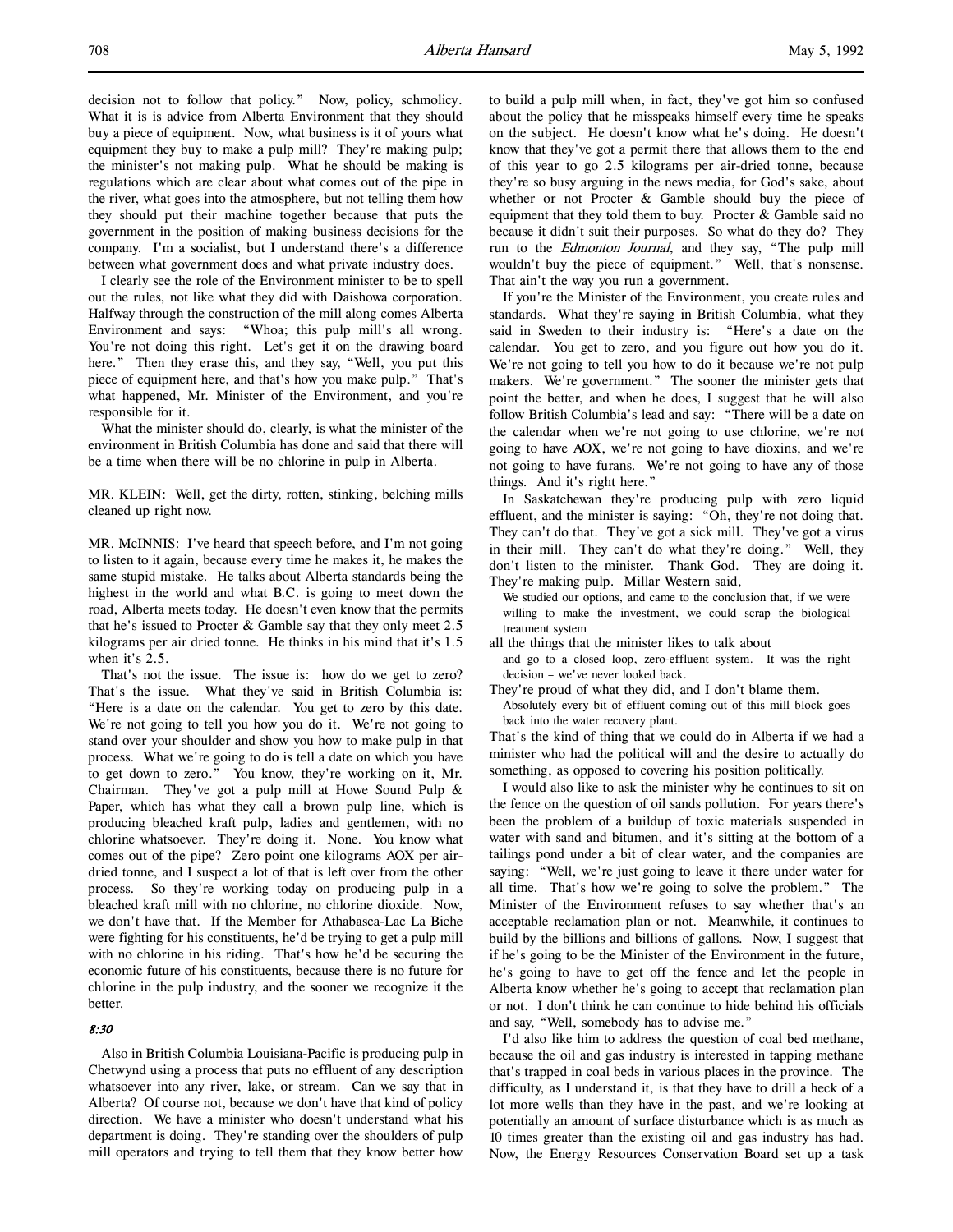I would like to deal at some point with endangered species, but I think we'll have to save that for another date because we're running short of time.

I would like to get on to the question of the Action on Waste program which the minister mentioned in his opening remarks, the \$4 million in the Environment estimates and the additional \$2 million in the economic development ministry estimates. Now, I assume that those are the funds from which the NIMBY game is constructed, a card game which teaches Albertans that everybody suffers from the NIMBY syndrome. Now, where I come from, when you say a person is NIMBY, what you're saying is that they're not prepared to consider the public interest, that their only interest is their own private interest, that my back yard takes precedence over everybody else's problem.

I don't believe everybody is like that. Maybe the Minister of the Environment does, but you know sometimes there are waste management projects that make sense. Sometimes there are waste management projects which are stupid. I think it's time that the minister recognized that there are projects in those two categories. He was the one who came along after the previous mayor of Edmonton had wasted, I guess, about \$11 million of our money on the Aurum site and issued a two-line press release and said this site is unacceptable from an environmental point of view. Bang. End of story. End of project. Money gone down the tubes, wasted. Well, I presume that's a judgment he made based on the best environmental advice he could get. He made a value judgment that that was not an environmentally acceptable project. He wasn't practising NIMBY; he was making a decision. When people have their input as to whether a project is good or bad from an environmental point of view, I don't think it serves anybody any good to say that they're practising NIMBY. I think we should listen to what they're saying. If what they're saying is NIMBY, that's fine. We put it under NIMBY. But if what they're saying is that it doesn't make sense from an environmental point of view, then we should listen. But, you know, if you're going to listen, you have to at least provide people good information about what's going on.

In the case of Pine Lake there are four other hydrology consultants that say Alberta Environment's data is erroneous. In fact, Golder Associates were actually very perplexed. I mean, the things that were said in testimony were very mild in comparison to what was said by the development appeal board. I think people are entitled to have the information and to express the view over whether a waste management project is suitable or not without being referred to as NIMBY.

I'm thinking also about the prospects of incineration. Under this Action on Waste program we don't have a clear policy direction. I thought we did when I read the papers, but then along comes a provincially led task force that says that we should have an incineration plant in the city of Edmonton, capital regional district, as a waste management option, potentially including one in the district of Edmonton-Jasper Place where Inland Cement is actively discussing such a project with two private sector investors.

I can't determine whether that's okay under provincial policy or not. The policy documents say no, but the task force says yes. I think that question needs to be clarified. The \$6 million that's available may be a good amount of money or it may not, but I can

tell you it's not sufficient to provide for a provincewide collection system for recyclables, and we're not going to have very much of an industry processing those recyclables until we have a reliable source of supply. It ain't gonna happen. We're not going to have a recycled paper mill until we have a source of supply. We'll be able to sell scraps to British Columbia, Japan, Korea, and Taiwan, but we're not going to have it here in Alberta. There's plenty of money for TV ads. I know every night I turn on CFRN and there's the Green File, sponsored by Action on Waste. There's plenty of money for NIMBY games and other kinds of PR fluff and rhetoric and gags and so forth but not any money for a blue box recycling program. I think that's a real problem.

### 8:40

Now, Mr. Chairman, I think there's also a problem in that this government doesn't have its priorities straight. You know, the only money that's available, aside from minor amounts here and there, in this budget, the biggest increase I can see is in support of that Buffalo Lake project in the vicinity of the Premier's residence. But there's a tremendous drain on this budget of money that's spent on processing permits to pollute under the Clean Water Act, even though a lot of them are approved with no scrutiny because there isn't enough staff. You know, Esso, Shell, Syncrude, Amoco, Chem-Security, Chevron, and Suncor all got permits in 1989, for example, with no review because there wasn't enough staff. Clean water licences: Amoco, Chevron, Sherritt, Stelco, Celanese. They don't have enough staff to review all of the permits. They never release a noncompliance list, and the minister says that's for political reasons. I used to believe him. I think it's because they don't know who is complying and isn't complying, because in Environmental Assessment and Standards and Approvals they're insufficiently funded.

So, Mr. Chairman, I would like to move a motion in committee.

# User Fee System

# Moved by Mr. McInnis:

Be it resolved that the following Environmental Protection, Enhancement and Research, budgeted items

- (1) under the Environmental Assessment element section, 2.2.3, Environmental Impact Assessment Review, \$741,594, and
- (2) under Standards and Approvals, 2.3.1, Air Quality,
- \$2,194,835; 2.3.2, Water Quality, \$964,292; and 2.3.3, Municipal, \$1,586,995,

totaling \$5,487,716, be deleted from the government estimates and Capital Fund estimates and that the Assembly urge the government to adopt a user fee system that will transfer the financial responsibility for administration of pollution permits to the polluters themselves.

MR. McINNIS: The reason I do that is that I'm fed up with so much of the Environment department's budget being drained to provide free permits to people and companies and municipalities who pollute our environment. I think that when we charge people fifty bucks for a driver's licence, a hundred bucks for this, \$40 to get married, we can consider asking the companies and other people who pollute our environment to pay at least for the cost of administering those permits. I think it's time we took action on that, and I commend that to the committee this evening.

# Chairman's Ruling Admissibility of Motion

MR. CHAIRMAN: Order please. There's a question about the orderliness of the motion. Hon. member, the last portion of the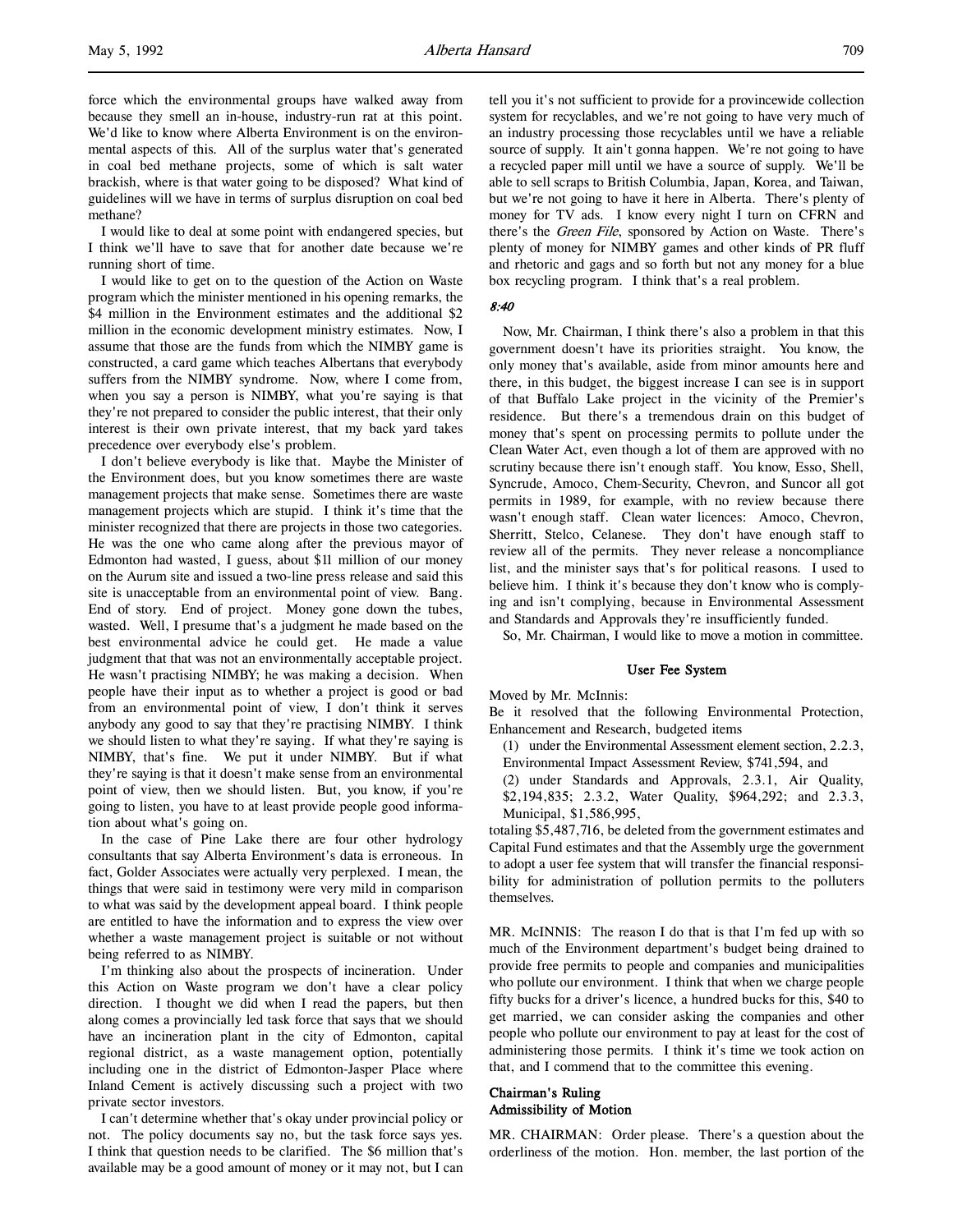MR. McINNIS: May I speak to that, Mr. Chairman? There was some discussion back and forth with Parliamentary Counsel about the correct way to word this. The way I understand it, that's in there because the motion would have to be reported out of the committee to the Assembly before it would have any force and effect. It is in the vein of urging the government to do certain things, and therefore its passage would commit the government to nothing whatsoever.

MR. CHAIRMAN: The committee can't do that. The committee can't urge the government to do anything. The Committee can only urge the Assembly to urge the government. The Chair does believe that the sense of the motion is there with those words missing because they're certainly getting the message that you want these sums deleted from the government estimates and the Capital Fund estimates.

Is the mover prepared for these editorial changes?

MR. McINNIS: I'm in your hands, Mr. Chairman. I'll certainly accept your advice.

MR. CHAIRMAN: The Chair cannot accept it as given, but the Chair will accept it with those changes.

MR. McINNIS: Well, the difficulty here is that if we move the motion without that other portion, then it just disappears, right? I mean it just disappears off the face of the earth, and hence . . . Believe me, there was considerable discussion with Parliamentary Counsel about how to word this in a way that wouldn't offend parliamentary procedure and precedent.

MR. CHAIRMAN: Hon. member, for the purposes of our work here in the committee, whether it's been discussion or not, this should result in something that Parliamentary Counsel puts his initials to. Then we would have these things resolved without talking about them and taking up the time of the committee here.

Is the committee ready for the question? [interjection] Order. Does the hon. Member for Edmonton-Meadowlark have a question?

MR. MITCHELL: Can you tell me what the question is? Is it to change this motion, or is it to vote on the motion?

MR. CHAIRMAN: There'll be no speaking to the motion until the hon. proposer will agree to the suggestion of the Chair. If he will not agree to the suggestion of the Chair, the Chair is going to rule the motion out of order, and you will not be speaking to it.

MR. McINNIS: I'll agree to the suggestion of the Chair.

### Deletion of Subvotes

Moved by Mr. McInnis:

Be it resolved that the following Environmental Protection, Enhancement and Research, budgeted items

(1) under the Environmental Assessment element section, 2.2.3, Environmental Impact Assessment Review, \$741,594, and

(2) under Standards and Approvals, 2.3.1, Air Quality, \$2,194,835; 2.3.2, Water Quality, \$964,292; and 2.3.3, Municipal, \$1,586,995,

totaling \$5,487,716, be deleted from the government estimates and Capital Fund estimates.

MR. CHAIRMAN: All right.

Hon. Member for Edmonton-Meadowlark.

MR. MITCHELL: Thank you, Mr. Chairman. I would like to support this motion. I believe the sentiment contained in this motion is correct and that we should not . . .

MR. KLEIN: I'll come back when you're ready to vote.

MR. MITCHELL: It doesn't matter, Ralph. I'm sure your vote doesn't count in cabinet, so why would it count here?

AN HON. MEMBER: How would you know?

MR. MITCHELL: Well, we just see the Premier turning over his decisions so frequently.

The fact is that it is difficult to justify the number of fees that are charged private Albertans, individual Albertans on the one hand for services such as drivers licence fees, which have been increased, and not charge businesses for services which are critical to their permission, their ability to continue in business. So this is a very important initiative in that respect.

I would like to emphasize that when you pare away this expenditure, which should be covered by the private sector, and Water Resources Management, vote 3, from the total budget of the Department of Environment, you're approaching 45 percent of the department's total expenditures which either go to things which are not directly environmentally related – i.e., water resource management – or go to items such as this which should be covered elsewhere. It raises, therefore, serious questions about this budget, and it offers a legitimate solution for some of the revenue problems encountered and embraced almost by this government in this budget and its previous six deficit budgets. So, Mr. Chairman, I would urge members of the Legislature to support this.

MR. DOYLE: Mr. Chairman, I speak in favour of the motion by the Member for Edmonton-Jasper Place. Long enough, I believe, the taxpayers have been paying for those who are polluting our air, our water, and our streams and wrecking our hillsides without proper permits paid for by those companies. The member has allowed \$5,487,716 to go to some of the crucial expenditures that we need in this province. The government is saying that they're down some \$2 billion in revenue this year, and \$5 million is a major chunk of money that could be easily moved into some of these departments like Education, social services, Health, and those departments that have been shaved because of the financial predicament this government has put us in.

### $8.50$

Mr. Chairman, the real problem is the fact that the people who are polluting the water are getting away scot free and the taxpayers are paying the costs for the very things that they're allowed to do by this government. The same goes to the air quality. Some 65 percent of the municipalities in this province put their raw sewage directly in the rivers. Are the taxpayers supposed to pick up the cost of cleaning this mess up? I think it's only fair that from now on those who pollute have to pay the price for permits, the price for their cleanups, and the taxpayers, I think, have shelled out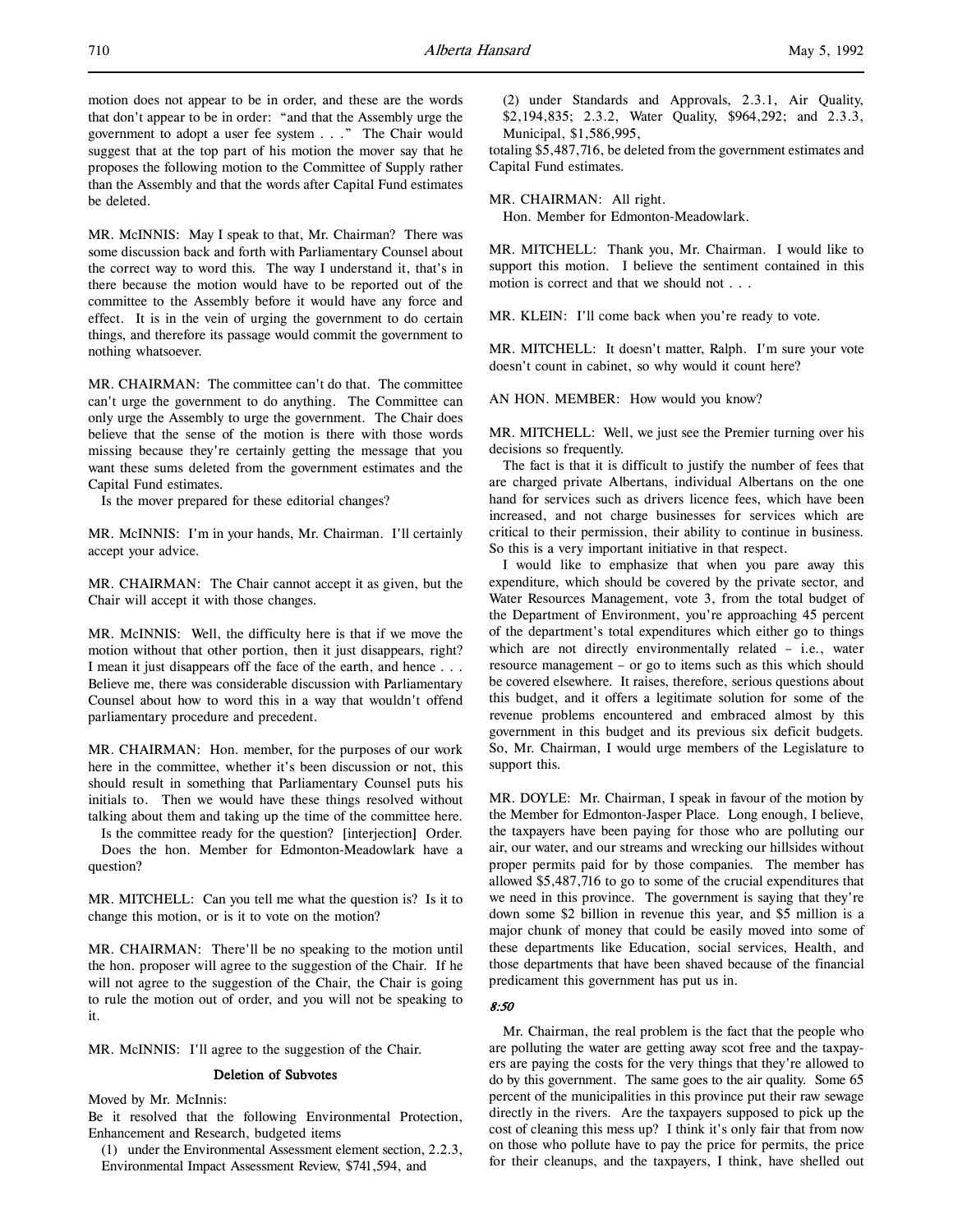l,

enough. The people of Alberta cannot afford any more taxes, and this is a good cut to \$5,487,716.

MR. CHAIRMAN: The hon. Member for Calgary-Forest Lawn.

MR. PASHAK: Thank you, Mr. Chairman. I, too, would like to support this amendment. If this amendment were in place, we'd have more money. If polluters had to pay for the problems that were created, that would lead to having better staff, and many significant environmental mistakes that have been made in the past would no longer be made.

I'd just to draw to the attention of the Chair and the members one particular mistake that could have been avoided had this motion been in place, and it involves a plant that's located on the edge of my constituency of Calgary-Forest Lawn called Hub Oil. Now, the members have heard me speak about this plant on at least a dozen different occasions. I've raised it during question period. I've raised it during environmental estimates debates. Whenever I get a chance, I want to talk to the members about Hub Oil, because this problem creates an awful lot of concern, not just for residents in my constituency but for residents in this whole part of the city. The plant is old. It's an eyesore. It generates all kinds of caustic fumes. When the wind's blowing in a certain direction, the fumes cause residents of my constituency to have watery eyes, headaches, to become nauseous, and even the Calgary board of health has drawn attention to concerns that have been associated with the operation of this plant. Now, those are the problems, Mr. Chairman.

I think if we had more money coming into the Department of the Environment from polluters, we'd then have funding to help this plant upgrade what it is that the plant in effect does. The plant actually provides an extremely critical environmental service. It takes 10 percent of the waste oil that's produced by automobiles and trucks in the province. It recycles that and makes it available. I think that what this plant does could be enhanced if we had a government that could truly get behind environmental protection. There's no reason why 60 or 70 percent of the waste oil that's produced in this province couldn't be recycled, and if we supported this motion, I think it would lead to this kind of recovery.

I think really what's required here, Mr. Chairman, is a government that would provide some leadership. I think in order to have this plant relocated, as I am suggesting, and to get some new modern equipment in place that doesn't constantly break down, we have to have a consortium that would involve not only the city of Calgary. The Minister of the Environment was formerly the mayor of the city of Calgary. He knows how serious this problem is from a Calgary perspective. But if we could get some co-ordination between the province and the city, the plant owners certainly would have to be involved, and even the federal government through the western diversification plan should be prepared to put money in this. It would create a whole new industry, create jobs, solve an environmental problem.

I guess I can't draw attention, Mr. Chairman, to the fact that the minister is now in a position to listen to me, but I'm making once again a plea to the minister. We've exchanged a lot of correspondence on the issue of Hub Oil. I just think it's time that some action be done, that this plant get relocated, and that my constituents no longer have to suffer all of the physical ills that I've just described.

MR. CHAIRMAN: The Member for Banff-Cochrane.

MR. EVANS: Thank you, Mr. Chairman. Clearly one of the principles in the Department of the Environment is that the polluter pays. That is something that I've heard the hon. minister speak to on a number of occasions in this House and elsewhere in the province of Alberta. What the Member for Edmonton-Jasper Place is considering is lumping two portions of the budget estimates here, the Environmental Assessment and Standards and Approvals, and taking the position that all of those resources are used for no other reason than to compensate for findings of environmental degradation. I don't think that that's consistent with logic.

Although I recognize that the department looks at this on a continuing basis to ensure the most productive use of the budget that's allocated to the department, I really question where the member is coming from when he makes such a bald-faced statement that 5 and a half million dollars is going to compensate polluters. I don't think that's the case, and unless the member is able to provide me and other members in committee with specific examples and some detail upon which we can make an informed choice, then I would suggest to you, Mr. Chairman, and to other members of this committee that this motion should be defeated.

MR. CHAIRMAN: The hon. Member for Edmonton-Belmont.

MR. SIGURDSON: Thank you, Mr. Chairman. I take a look at the budget documents that are presented before this Legislative Assembly, and I see on page 38 of the Budget Address a list of selected fees and charges. Now, isn't it amazing that throughout this wonderful province of ours, it doesn't matter what you do, you seem to get charged? You get married, marriage licence. There's a charge. If you have to supply liquor at a fund-raising event or a wedding, you go to the Solicitor General's department, you get a liquor licence. That's a charge. But why is it that if you go out and pollute, you dump garbage, all that stinking, smelling, belching – what's the other stuff that the minister – spewing, polluting, garbage, you do it for free.

# Chairman's Ruling Relevance

MR. CHAIRMAN: The Chair regrets to interrupt the hon. member, but he appears to be speaking to that part of the motion that was excised.

# Debate Continued

MR. SIGURDSON: Well, Mr. Chairman, I guess, then, if I'm speaking to the point that I must, the second portion of the amendment calls for the deletion of funds from the Department of the Environment. Now, what I'm trying to do, quite frankly, is show that if I agree with the Member for Edmonton-Jasper Place, as I do, I'm just trying to be consistent with government policy. In every other department except this one there are fees attached for the services that are rendered.

I don't see any reason why we shouldn't be charging those individuals that pollute. Whether it's an inspection service or whether it's a cleanup apparatus that comes along after the fact, why is it that the Alberta taxpayer gets stuck with it? Why is it that it's included in this department? It's not included in the estimates of the Department of Health when we have concerns about vital statistics. It's not included in the Department of the Solicitor General when we have concerns about licensing applications. Those fees are applied to the user, and here is one where people are allowed to just go out and dump whatever they want free of charge. What generosity. Well, that has to end, and it ought to end tonight. The government members who are calling for this clean environment strategy should be more than prepared to support the amendment put forward by the Member for Edmonton-Jasper Place. How do we go about finding dollars after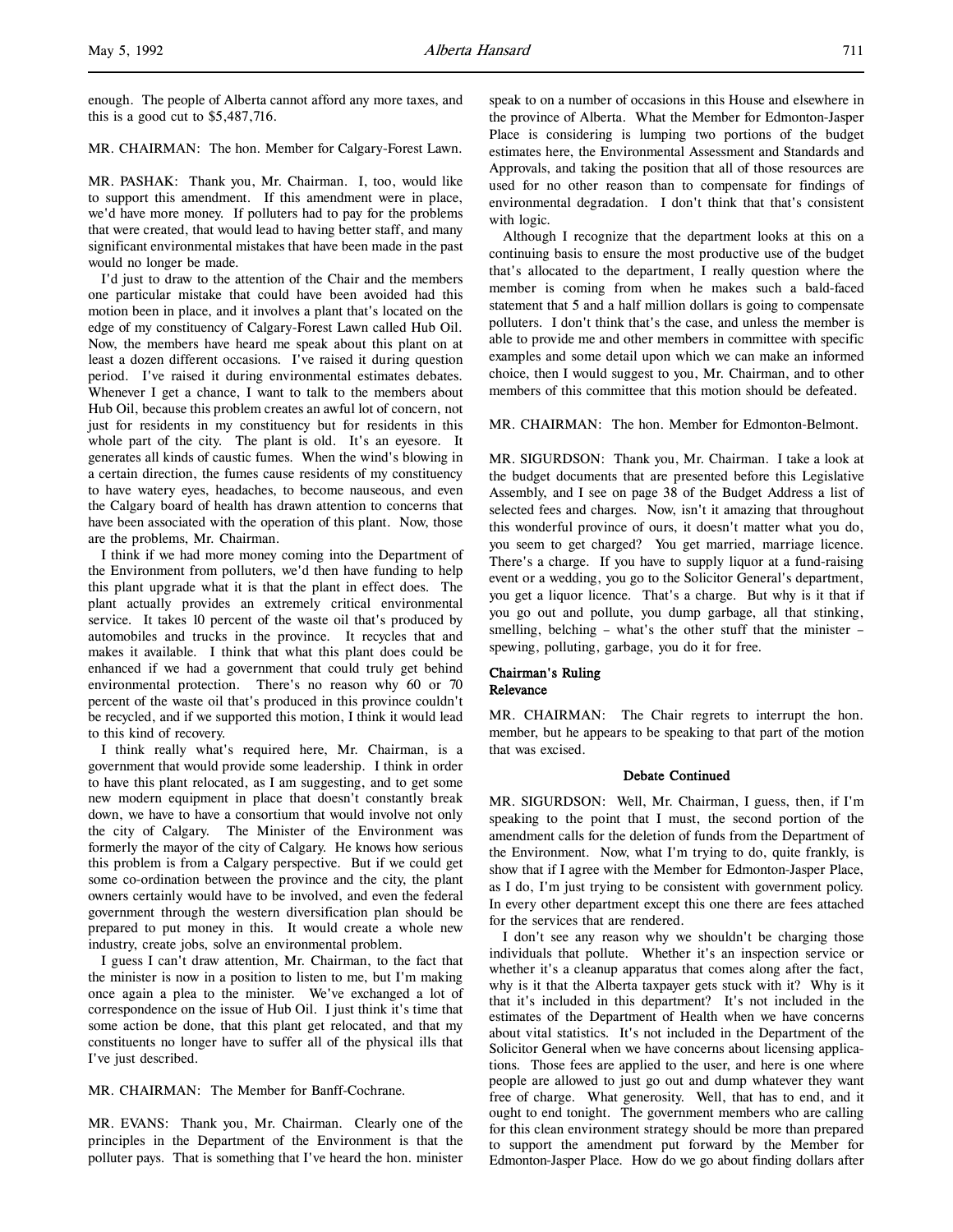we adopt this amendment becomes rather obvious. You do what you do to every other Albertan. What you do is you charge them.

# 9:00

MR. CARDINAL: I have a couple of problems with the motion, Mr. Chairman. When you're talking about financial responsibility for the administration of pollution permits that are polluters themselves, I'm concerned. I'd like some clarification from Edmonton-Jasper Place, who made the motion. I just wonder: does this apply to all industries in Alberta, the pulp mills and other industries? Does this also apply to urban centres like Edmonton? If I remember right, last summer when Edmonton dumped 1.6 million litres of raw sewage into the river, neither the Member for Edmonton-Jasper Place nor the Member for Edmonton-Meadowlark, both environmental ministers – they think they're ministers but they're critics. They were sitting here in the House, and they never stood up once to criticize environmental damage. I never saw any of the press in Edmonton or the radio or TV stations putting it on, and they still don't. Now, are they for real, or are they just playing political games against forestry development and industrial development?

MR. McINNIS: Mr. Chairman, I would like to respond to the request for information in this debate. First, Banff-Cochrane wanted to know what was included and what was not included and how I knew what should be and shouldn't be. If he would pull out the estimates book, the Element Details, page 52, he'd be able to see fairly quickly which sums are included in the motion.

Under Environmental Assessment, I take his point that there are a number of things here that are not strictly related to the issuance of permits and licences. That's why they're not included in my motion and would therefore remain within the spending estimates of the department. For example, Environmental Standards Research and Development would remain the responsibility of the taxpayers, a research and development function. I think Environmental Quality Monitoring also serves the public generally and should remain as a taxpayer supported function; Land Use and Community Affairs as well.

All that's been taken from that section is Environmental Impact Assessment Review. That's where a project proponent brings forth an environmental statement and the department reviews it, sends a deficiency statement and reviews that, sends a deficiency memo, and so on and so forth, which is clearly related to the processing of an application by somebody to achieve something. What we're saying is that that sum should be covered by application fees.

Then we go down to 2.3, Standards and Approvals, and all that section, Air Quality and Water Quality. Mr. Member for Athabasca-Lac La Biche, the Municipal section is included as well. The member is absolutely right. Municipalities can pollute as much as private companies can, and there's no reason to think they should be exempt from environmental regulations, exempt from standards, exempt from application fees for their permits and licences.

### MR. CARDINAL: Edmonton too?

MR. McINNIS: Yes, Mr. Member, Edmonton too.

[Motion lost]

#### Environment (continued)

MR. CHAIRMAN: The hon. Member for Edmonton-Meadowlark.

MR. MITCHELL: Thanks, Mr. Chairman. I have a series of questions about departmental expenditures that I would like to list for the minister and urge him to answer as soon as possible. I will clarify these questions as much as I feel is necessary.

With respect to vote 1, could the minister justify a 4 percent increase in his estimated expenditure of \$295,000 this year over last year? Could he also give us some assurance that he will actually stay within his budget? His track record in previous years hasn't been good in that respect. He was 43 percent over his budget in his ministerial office in '88-89. He was 30 percent over budget in '89-90, and he was 31 percent over budget in '90- 91. With his expectation, I'm sure, that Mr. Love is leaving his office, perhaps we could reduce expenditures somewhat this year. Although he'll be back; don't worry about that. He won't win whenever they call that by-election. It is worthy of note by comparison that the deputy minister's office doesn't plan an increase in expenditure, and in fact the deputy minister has been considerably more accurate in his expenditure estimates and/or more disciplined in his ability to remain within his budgeted guidelines, having exceeded them by only 5 percent in '88-89, by actually coming under the budget guidelines in '89-90, and exceeding his guidelines in 1990-91 by about 7 percent – not good enough, but of course far better than his boss.

With respect to vote 2, it is interesting to note and probably worth while that the minister has increased the expenditure in Wastes and Chemicals by \$6 million, or 24 percent, to \$24 million. I wonder whether the minister could give us the details of how the budget in this area is going to be allocated; that is to say, to which sites for cleanup it will be allocated. I wonder whether he could indicate to us when he will have cleaned up the Canada Creosoting site in Calgary, for which cleanup estimates range from \$33 million to \$54 million, as I understand it. We have received \$23 million from the federal government over several years, I understand, to support provincial initiatives in this area. How is the minister intending to raise more money to address this issue? How much more? How quickly? What is the schedule of cleanup for all the sites identified under the HELP program, and does he or does he not expect to receive more federal funding? Could he comment on the scheme of the Dutch government, which has imposed a 3-cent-a-litre levy on gasoline to provide a fund for environmental cleanup and, of course, at the same time to discourage the use of – how would we put it? – belching, filthy cars?

It is essential, of course, to carry out the work the minister is contemplating under this area of Wastes and Chemicals. I would like to see a greater emphasis placed on the polluter paying for cleanup after the fact, of course. But to ensure they're in a position to do that, it is essential that companies be required to place bonds on their sites that would not be released until proper decommissioning of sites even decades into the future is accomplished. We all look forward to the Environmental Protection and Enhancement Act that should, we're told, require industry to provide security for possible contamination in this way. Although it doesn't apply directly to this particular vote, as an aside I would like to know when the minister plans to table his Bill, the Environmental Protection and Enhancement Act, and whether he would give his commitment this evening that that Bill will be passed before this Legislature rises. It's getting to be a long time; we're already into May and we haven't seen the Bill. Who knows whether there will be yet a third delay in our opportunity to actually deal with that Bill and hopefully pass it in one form or another?

I would like to emphasize that the government does provide support for municipalities in the consideration and review and analysis of landfill sites, and I would like to ask the minister whether he would be prepared to charge the municipalities for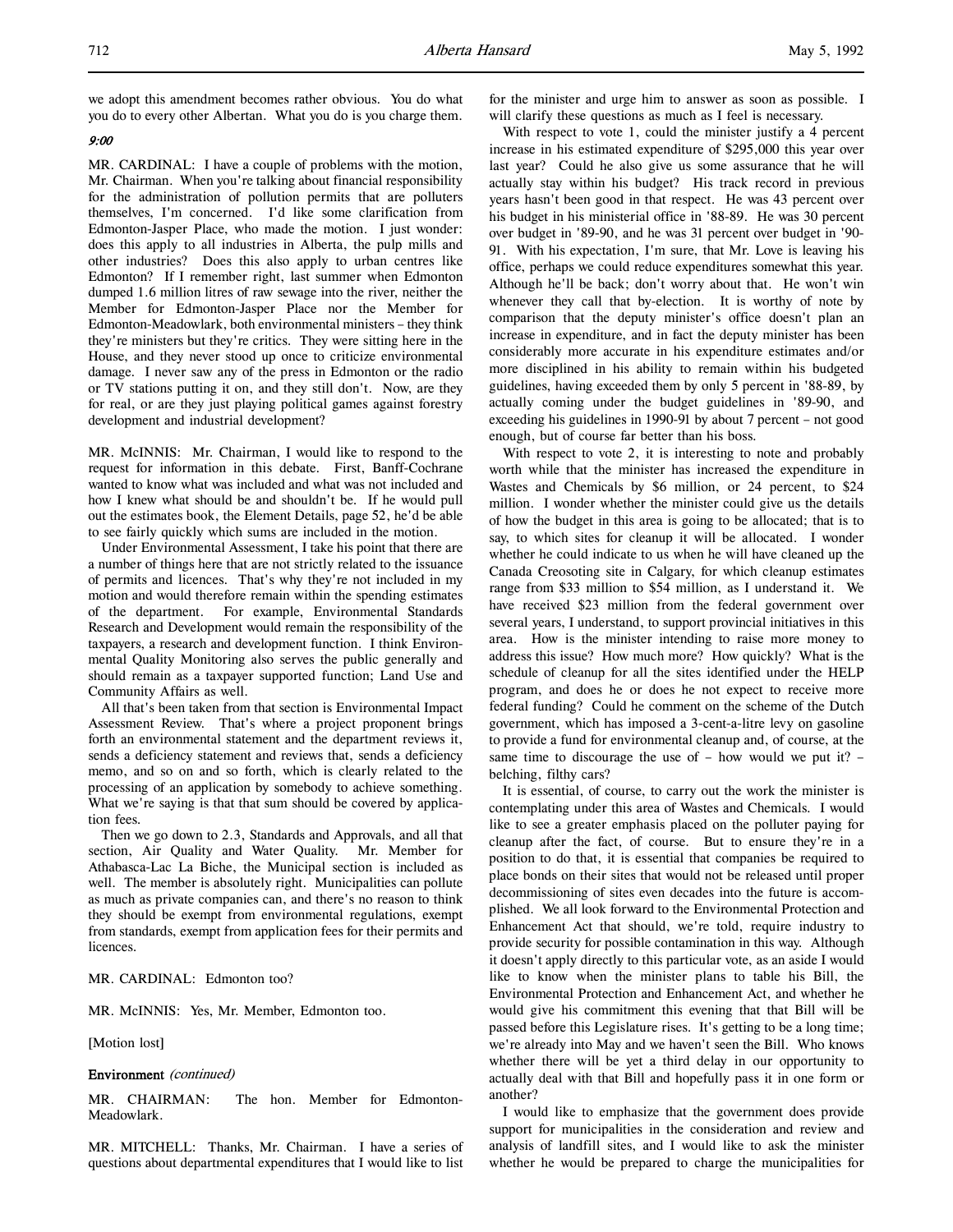doing that. In effect, de facto, he is subsidizing landfill sites, and that kind of subsidy has to stop. Landfill sites should be discouraged to the extent that there should be some recognition of their true economic cost. That would put the emphasis elsewhere, on waste reduction and recycling, and that of course could assist the government in reaching its goal of a reduction of 50 percent in solid waste by the year 2000.

# 9:10

With respect to Action on Waste, could the minister please indicate to us what is the actual budget for this program for this year? Could he please inform the Premier that his Action on Waste program calls for people using both sides of the paper and inform him that of course even this government's Throne speech was not printed on both sides of the paper: maybe a small point, but somewhat glaring given that the Action on Waste program is emphasized as a profound environmental initiative. Could the minister please give us some sense of why this Action on Waste program does not involve an overall, comprehensive policy for recycling and for waste reduction? Why is it, for example, that the government apparently has yet to aggressively attack the issue of buying recycled products? I'll discuss that somewhat later in my presentation. Could the minister please give us a clear indication of what the achievements of the Action on Waste program have been during its first year of operation? Could the minister please indicate how far we have moved toward the year 2000 goal of a 50 percent reduction in solid waste? That is to say, what has been the reduction to this point since he implemented this objective?

With respect to Water Resources Management, I have serious difficulty with this particular element of the budget being included in the Department of the Environment. It seems that this should fall within the public works department and that the minister is in a conflict of interest situation, on the one hand building water management projects and, on the other hand, having to monitor them for their environmental sensitivity. It is tantamount to having forestry development projects administered by the Department of the Environment. Clearly, even this government would argue that that would be a conflict of interest, and one can only question why it is that they haven't applied that precedent in this case.

We're very interested in knowing what progress the government is making toward creating a comprehensive inventory of groundwater and aquifer water resources in this province and what progress the minister is making toward establishing strict guidelines for the use of groundwater and aquifer water in the province. I would be very interested in knowing what portion of the minister's time is spent on water resources management, remembering that fully \$49 million of his \$143 million budget falls under the Water Resources Management vote, and remembering that in addition tens of million of dollars in that area fall under his responsibilities within the Heritage Savings Trust Fund water management programs. One could see that this minister spends a great deal of his time with things that are not directly related to environmental protection or to the manner in which this department should in fact be operating. These things should be taken out and put somewhere else. In fact, it is very interesting to note that while the government or this department wants to argue that they spend \$143 million a year on the environment, 34 percent of the expenditure of this department falls under water resource management, which at best, the way it's been construed and administered in the past, relates, or at least a good deal of it relates, to irrigation projects and that kind of thing, which are not properly the mandate of an environment department.

Could the minister please specify how much of his budget has been allocated to the stabilization of Buffalo Lake? Could he also please specify or indicate a document on how that Buffalo Lake stabilization project is cost beneficial? Could he indicate how it is that prior to the Premier becoming the MLA for Stettler, at least two Environment department studies indicated it was not environmentally acceptable to stabilize Buffalo Lake and then that attitude or that conclusion seemed to change magically with the election of the Premier in Stettler?

With respect to the special waste management vote, could the minister please indicate why it is that he neglected to invoke the review of the joint venture agreement that was to be carried out in 1989 and was required by the agreement. I know the minister will say he has invoked the five-year study. I want to know why he didn't implement the study that was required by the agreement in 1989. I'd also like to know why the government did not request an independent, third-party review of the agreed rate of return given to Bovar Inc., again provided for in 1989 under the terms of the agreement. I want to note that the five-year review the minister has said he is undertaking is an internal review between the Alberta Special Waste Management Corporation and Bovar, but the 1989 review was to be a much more open, independent review. Is it a coincidence that he would call for the five-year one and not for the one that was specified in 1989?

It's also true that the government has the option, I understand, of buying Bovar out after five years. What is the government's feeling about buying Bovar out? Can the minister continue to justify a cost-plus, guaranteed-profit agreement in the way this one is structured? Why does he continue to neglect opportunities to change that arrangement, opportunities which are called for under the terms of the agreement?

We're still awaiting the decision of the NRCB review of the Swan Hills expansion. It will be interesting, of course, for us to see exactly what they conclude. Many questions may be answered at that time. Could the minister give us some indication whether he has considered the impact of the responsible care program on the demands that will be placed or will not be placed on the Swan Hills plant in the future? Can the minister please clarify this evening that there is sufficient demand for that plant's expansion without importing wastes from outside the province?

Could the minister please comment on the importing of pesticide containers from Manitoba? We understand these are empty containers. They are required to be rinsed before transporting within Alberta. Is the minister requiring that the ones coming from Manitoba are rinsed before they are imported to Alberta to be dealt with by an Alberta entrepreneur?

Would the minister please comment on the fact that a good deal of money has been spent in promoting the Special Waste Management Corporation and what it does through publications and that some of these seem to be less than cost efficient? Could the minister please comment on the fact that 1 million copies of the newsletter In Our Backyard were produced and cost \$235,000?

Could the minister please confirm and comment on the fact that \$33,000 was spent on the annual report for the corporation in 1991? This produced 1,200 copies, and if you divide one into the other, you find that that was \$27 per copy. Some suggestion was made that somehow these were used to promote the use of the facility. Surely the minister could find a more efficient, costeffective way to do that. Twelve hundred copies at \$27 each won't even go to each of the businesses in this province which produce toxic and other hazardous wastes.

Could the minister please indicate how much actual revenue the special waste management facility has raised from the private sector for the use of its services? What we see in the report, of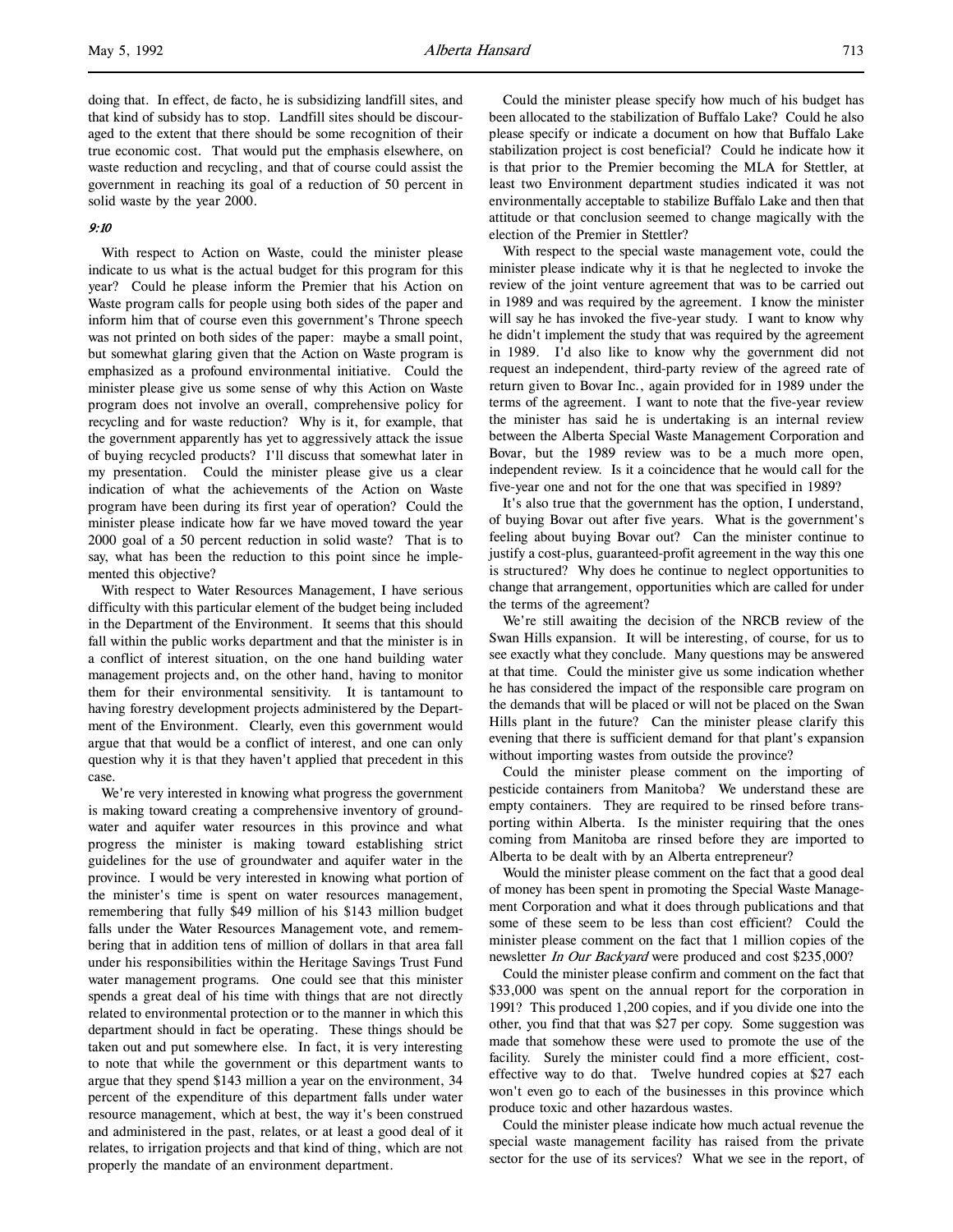course, is the amount of revenue that goes to the joint venture from the Special Waste Management Corporation. That is to say, we see the amount – and it's a huge amount – of government subsidy, but could the minister please give us an indication over the years this facility has been functioning of how much the facility has actually collected from clients using its services? By way of doing that, could he therefore indicate whether that has actually increased, decreased, stayed the same, and whether it's significant at all or in fact insignificant?

# 9:20

The minister has cut the Environment Council of Alberta by about 2.5 percent. Does all the funding for the ECA's responsibility to provide secretariat services to the Round Table on Environment and Economy come from the ECA? Or is there additional funding? Does the private sector assist in that funding? We're all very interested in the progress of the round table. Perhaps the minister could indicate to us what will be the next stage of the round table's work and when the round table is planning to report again, this time hopefully in more detail with more specific recommendations. Under the water resources revolving fund there is a deficit of \$120,000, or about 5 percent of the fund's value. It seems that a revolving fund should balance. Could the minister please indicate what accounts for the \$120,000 shortfall?

There was a \$1.2 million special warrant in 1991-92, probably worthwhile to the extent that it dealt with the cleanup and disposal of hazardous waste resulting from Al-Tech, S.C.A. Waste Systems, and Continental Waste. Could the minister please indicate whether there are some other expenditures we might anticipate but which have not been properly budgeted for? For example, has consultation on the Water Resources Act in particular been included in these budget estimates somewhere?

With respect to the Natural Resources Conservation Board, my information is that the budget for that has been reduced by 9.3 percent. Could the minister please explain how that can possibly be the case? Could he also please reaffirm his commitment that that Natural Resources Conservation Board will be housed in Edmonton? The ERCB is in Calgary; it would be appropriate to have the NRCB in Edmonton.

### SOME HON. MEMBERS: Why?

MR. MITCHELL: Well, I guess because we'd hate to see it go to Calgary simply because the minister's constituency is there. Certainly the business community in Edmonton is very concerned about that because they have been asking for a commitment. They get commitments somehow, but they never see actual action. So we'd like to see the minister stand up in the Legislature and say before the people of Alberta, "That office is going to be in Edmonton; you have my word." That's what we'd like to see him say.

Revenue sources: handled nicely by the Member for Edmonton-Jasper Place. I'd like to reiterate, of course, that that is a major concern for a government that should be seeking revenue sources aggressively, given its deficit circumstances. Could the minister please explain how he can possibly avoid charging companies for these particular services?

I asked before when the Environmental Protection Enhancement Act is going to be introduced. I'd appreciate a specific date. Even a range of a week or two would be acceptable.

Under air quality, global warming, climate change, that kind of thing, there is grave concern of course about the effect of CFCs. Could the minister please indicate when he is going to require a system for the collection and recycling of CFCs from refrigeration

and air conditioners? It is becoming apparent that air pollution is not something that is alien or unfounded in Edmonton and Calgary any longer. Could the minister please give us his reaction to the fact that air quality indicators, for example, over the Christmas period in Edmonton were extremely high? The indicator having a scale on which 55 is okay, during Christmas there were at least two or three days in Edmonton when the scale was 105. It raises questions about emission control, about energy conservation, and about the fact that air pollution issues that we felt resided in large American cities, large international cities are becoming a way of life and a fact in our lives here. Is the minister addressing that issue? I believe he isn't.

I would like to know by way of leadership whether the minister has considered the average fuel efficiency of the government's fleet. Could he please indicate, in addition, what the average fuel efficiency of the ministerial auto fleet is and whether that has improved since he has become the Minister of the Environment or whether it has stayed the same or is getting better? Will the minister be insisting that government cars provided for ministers pursue and achieve the highest levels or much higher levels of fuel efficiency than some of the huge gas-guzzling cars he and, in fact, his ministerial colleagues drive? Has the minister given any consideration to an environmental levy on large cars, fuel inefficient cars, such as has been implemented on new cars in Ontario? If not, why not? And if he's considering that, when will we see it?

I should note that the Member for Edmonton-Belmont was correct in pointing out that polluters should pay, and clearly we pay very, very little, if anything, for – I hate to use the word "privilege"; it certainly isn't a right – the privilege of pumping carbon dioxide into the air from many sources, but certainly by driving cars which in many respects, given their size, are a luxury we simply cannot properly afford.

The minister did mention in the Throne speech that we are going to see an energy conservation program. Could he please detail for us what some of the elements of that energy conservation program will be this year, and could he please discuss in particular what pressure he is putting on the Minister of Energy to have him allow the Public Utilities Board allow electricity generating companies to work the expense of conservation initiatives into their rate base?

As for the minister's comment now that energy efficiency is really the responsibility of the Minister of Energy, could the minister please comment on the fact that that seems to be a conflict of interest? Why would the Minister of the Environment not have the energy efficiency branch under his mandate, and has he addressed that in caucus and cabinet? Has he pressured or pushed the Minister of Energy and the Premier to transfer the energy efficiency branch to his department?

Nuclear energy: I know the minister is saying that he's not contemplating that and, in any event, there would a full environmental impact assessment. Could he please tell us once again that he's not contemplating that and in fact environmental impact assessments wouldn't even be a question because we would never get to that point?

I'm very concerned about the government's support for recycling products. It is my strong belief that the government can provide leadership, can actually provide markets by buying recycled products. I know the minister tells us that the minister of public works has outlined this elaborate policy. Well, could the Minister of the Environment tell us: is he monitoring the implementation of that policy? Has he got figures indicating that more recycled products are being used this year than last year? Could he indicate to us what percentage of recycled oil is being used in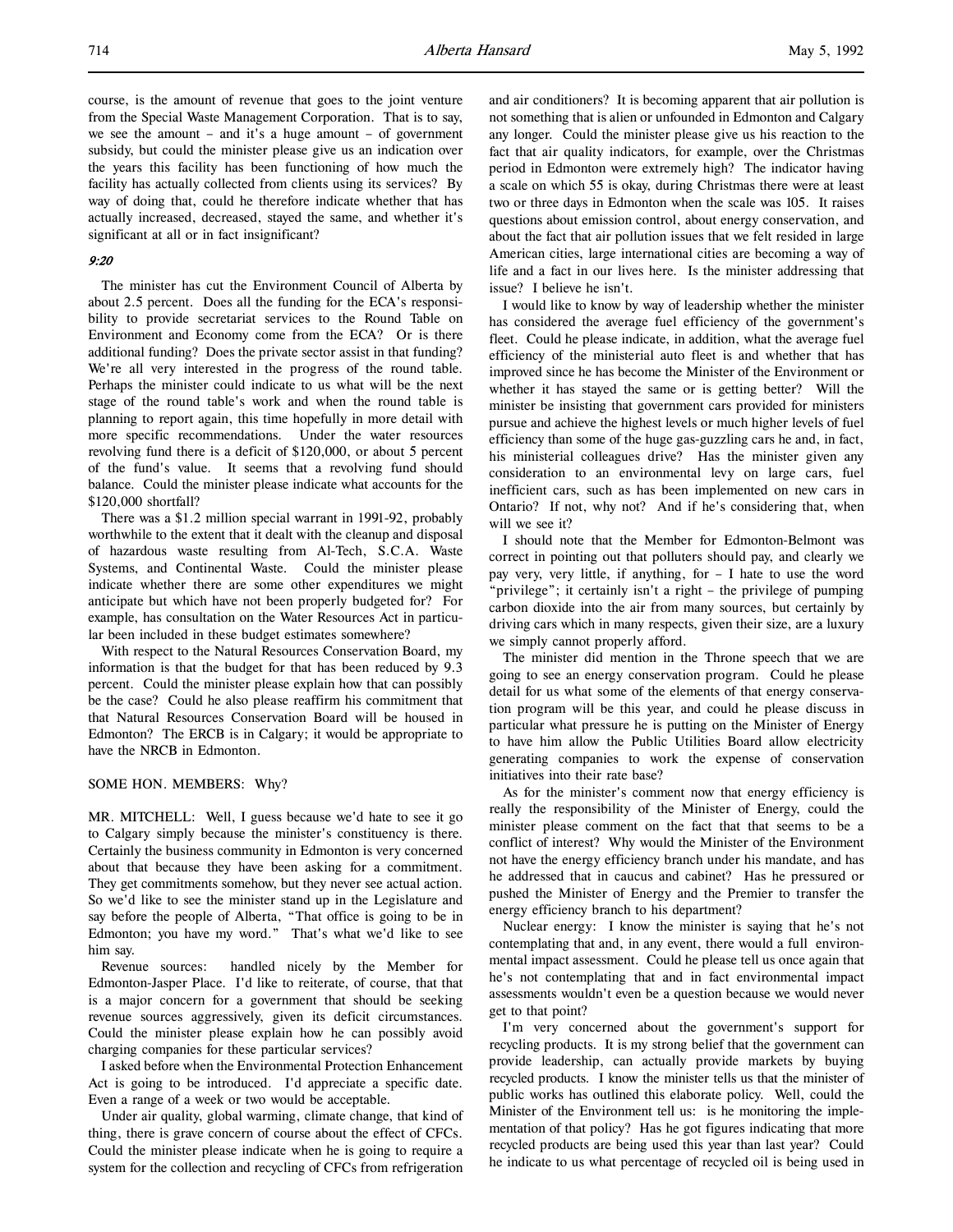his government's fleet? Could he indicate to us what percentage of the paper being bought is recycled paper? Could he indicate to us what products the department of transportation is now buying, for example, from Superwood, which is a wood made from recycled plastic? Are they buying the kinds of products that could replace products that are not made from recycled products now?

Could the minister please give us a firm date as to when he is going to recommend designation of what rivers under the Heritage Rivers System program in Canada?

### 9:30

Could the minister please indicate whether or not there is going to be an outside review by more experts of the tire recycling project decision? What were the inadequacies in the minister's review of that project that would prompt the Premier to suggest that he would second-guess that decision? Could he please indicate where he and the Premier differ in the conclusions they have drawn about that particular project? Could the minister please tell us whether he is going to be able to adhere to his July 1 deadline, now his second deadline, for having tire retailers collect the tire levy?

Water quality. We are very concerned that the Alberta standards for dissolved oxygen are too low, that at five milligrams per litre they compare unfavourably with the Canadian water quality guideline. The minister has been vague about whether he is going to meet that guideline, and clearly he has a problem because right now there are times in the year when the Athabasca River doesn't in fact meet that guideline, his own guideline. I would like to know when the minister is going to have this province conform to the Canadian water quality guidelines for dissolved oxygen.

With respect to the Highwood River, could the minister please indicate why it is that he was unable to meet the terms of his agreement with Trout Unlimited to guarantee and establish minimum flow in the Highwood River of 150 cfs and how this new diversion was going to relate to the flow in that river? I mean, it is a concern, and I'd like to know what the cost/benefit analysis of that diversion project is and what alternatives the minister has considered for providing water to the towns and the farms of that area.

With respect to Cold Lake, could the minister please comment on Esso's use of groundwater and now their need to use aquifer water? And could he please indicate why it is that he simply doesn't specify that companies such as Esso, in circumstances such as that, use nonpotable water? In that particular case we are aware that there is such water available at depth, and why does he simply not require Esso to use that water?

I'd like to have an update on the Sunpine project and whether we're going to see a proper environmental impact assessment. I'd like to know what the minister's decision has been for public intervenor funding for the review of the Three Sisters project and why it is that public intervenors haven't been given a great deal of lead time in that respect.

Thanks.

MR. CHAIRMAN: The hon. Member for Banff-Cochrane.

MR. EVANS: Thank you, Mr. Chairman. It's very exciting to be involved in environmental issues in Alberta today, far more exciting, I think, than it was three years ago when both the hon. minister and I were elected. He has spent a little bit of time tonight explaining why it is so much more exciting today. Back three years ago there was incredible animosity and severe polarization. I want to compliment the minister, and I want to go on record as complimenting the minister, for the effort that he put into bringing together the various factions involving the environmental movement and those who are involved in our economy in this province so that we could have something that was a positive direction, because I think that's where we are today.

It's not just the minister, of course; it's his department as well. I have become very, very impressed over the last three years with the dedication and the effort of the fine people in the Department of the Environment. I see a number of them in the members' gallery tonight, and I want to express my personal thanks to them, and on behalf of our Environment caucus committee as well, for the effort they put into ensuring that Alberta has the best environment in Canada and North America, and that means, Mr. Chairman, the best environment on this globe.

I think one of the most exciting advances that has been made in the past three years has resulted from the Round Table on Environment and Economy. This is an opportunity, Mr. Chairman, for people from divergent backgrounds to get together and communicate. As the minister has said on a number of occasions, we can't deal with the problems of the environment unless we communicate. I've had the pleasure to speak with and to hear a number of people who are members of the Round Table on Environment and Economy over the past couple of years. The thing that amazes me the most is that now those who were appointed to that round table representing the environmental movement usually begin their debates by speaking about the importance of the economy, how important the economy is to sustaining our environment and to ensuring that we have the resources available to make sure we protect our environment and keep it as pure as it can be. On the other hand, those who are representative of various industries and the economy of the province of Alberta are now speaking about how important it is that we ensure that new industry and industry in existence today in the province of Alberta is conscious about the environmental impact they have, and ensure that the qualities which make living in Alberta the beneficial experience for all of us that it is today are at the very top of the list when it comes to decisions that are made on what's good for our economy.

So again I want to compliment the minister for the work he and the Minister of Economic Development and Trade have been doing to bring that round table together. I certainly cannot pass over a discussion of the round table without complimenting, as well, the secretariat, the Environment Council of Alberta, and Dr. Natalia Krawetz, the chief executive officer of the council, for the tremendous work the council does to ensure that the background information is available to the representatives on the round table and to ensure that they are moving in a positive and forward direction.

### [Mr. Jonson in the Chair]

I would like to just very briefly comment on some of the initiatives that are ongoing in the province of Alberta, because I truly believe that Alberta is a leader in the environmental movement and that this government is to be complimented for the advances that have been made over the past decade. Really, let's go back, Mr. Chairman, 21 years ago, when Alberta created the first freestanding Department of the Environment in Canada. That took incredible vision, and that vision has continued to today.

We have things such as the Swan Hills special waste treatment plant, and I see Mr. Ken Simpson, the CEO of Swan Hills, in the members' gallery tonight. This facility took vision by both the government of the province of Alberta and the people in the Swan Hills area, located right in the centre of the province of Alberta, to agree that toxins that could have a very negative influence on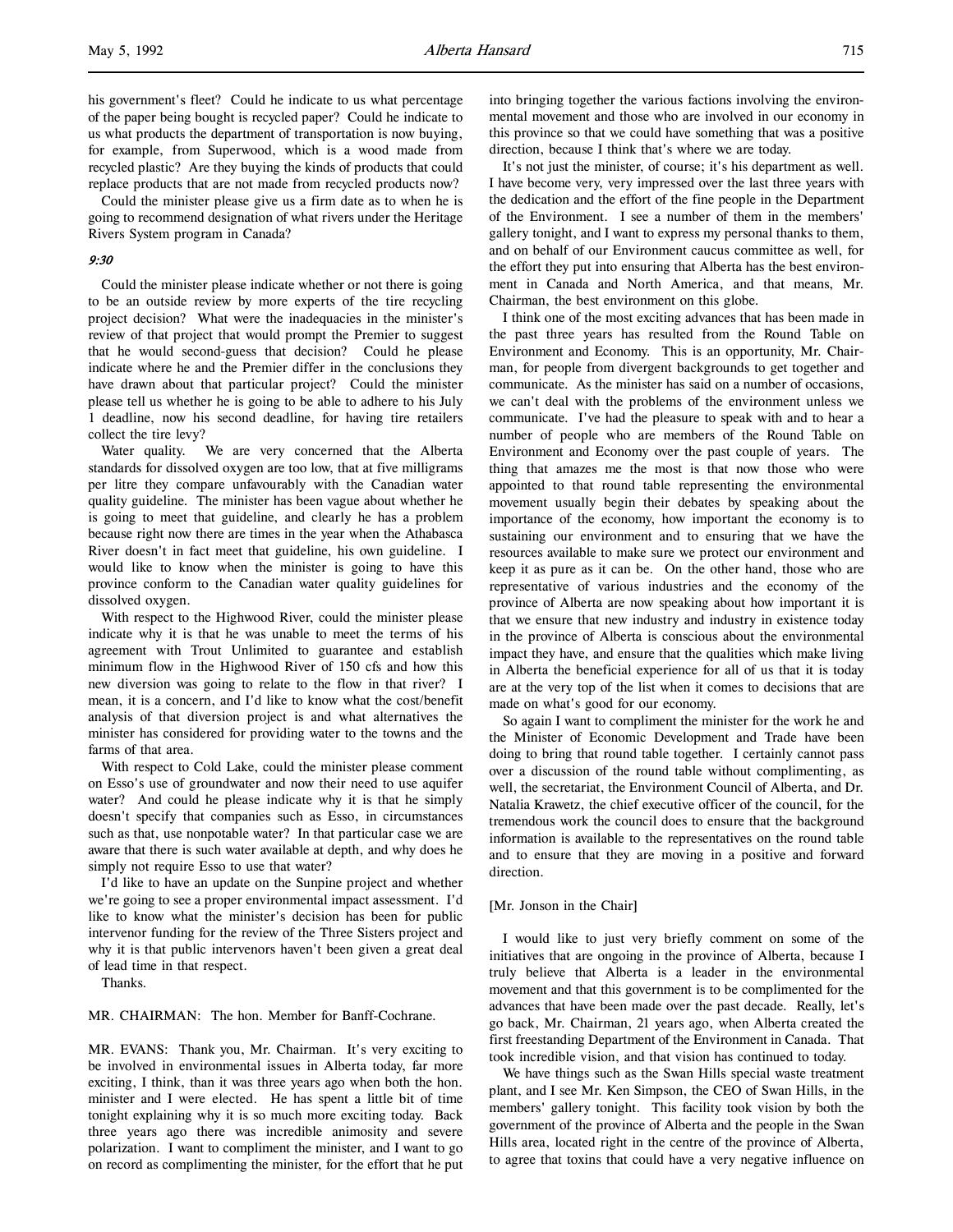our land base, our water, and our soil were taken to a central site in the province and disposed of. It took vision to dedicate money to that kind of operation, and the Swan Hills operation continues to be something that is looked upon with envy by all other jurisdictions in Canada and certainly in North America.

# 9:40

If we look at the Alberta Environmental Centre in Vegreville, we see a scientific facility that is second to none in Canada and North America, funded through our government to ensure that we are able to adapt to and deal with the new issues of the day in the environment and the economy. In essence, our approach is an inhouse approach. We don't have to go far afield to ensure that we have the most pertinent, the most current expertise. We have that available to us through the Alberta Environmental Centre.

I've really had quite a privilege in working with the minister on the Environmental Protection and Enhancement Act. Again, I'm convinced that that Act will certainly be leading-edge legislation that will ensure that Alberta responds to the needs of the people of this province by having a one-window approach, by consolidation of environmental legislation that currently in the province can be found in a number of statutes, by ensuring that the public has access to and input into the decision-making process from the very earliest time, and as well, Mr. Chairman, by ensuring that the environmental impact assessment process is a legislated process so there is certainty in that process. I think these are all very important considerations, and I'm extremely pleased that the minister has advised that he will be introducing this legislation in this session.

I must respond to a couple of statements that were made by the Member for Edmonton-Jasper Place. The first is with respect to the Environmental Protection and Enhancement Act. The hon. member has suggested that the Bill was killed last year, and he's indicated that this was somehow a scheme by the government of the province of Alberta to delay and perhaps stop this legislation from being passed. I think, Mr. Chairman, that nothing could be further from the truth. The point of the matter is that when the draft legislation was given to the people of Alberta to review in 1990, the minister made a commitment that Albertans would have an opportunity to input into that process. That opportunity came from a number of directions, one of which I had the privilege to be involved in, and that was the Environmental Legislation Review Panel. That opportunity took a lot of time and effort on the part of Albertans and on behalf of the panel. I want to congratulate all the members of that panel, who worked so hard with me to ensure that we made a significant contribution by digesting the information that was in the draft Bill and making some suggestions to the minister. Those suggestions in fact came in the form of a report that was over a hundred pages in length.

The minister and the department took that report in January, February of 1991 and came out with a new draft piece of legislation in last year's legislative sitting. We heard when that Bill was introduced that there were some issues that were left to be decided. There was some debate as to directions, and I think the minister quite properly chose to hold the legislation over to give Albertans the opportunity to communicate, to discuss what was in that legislation. It's extremely important that that legislation be approved of and be acceptable to as many Albertans as possible, because unless we bring the people of Alberta together to have a personal commitment with respect to their environment, that legislation will not be effective. It requires the commitment of Albertans. I think that commitment is closer and closer today thanks to the efforts of the department, to the efforts of the minister. I'm convinced that when the legislative package is

introduced shortly into this Legislature, we will have constructive debate but we will soon be in a position to pass that legislation and again prove that Alberta has the most responsive environmental legislation there is.

There's another comment I want to make about three projects that are ongoing in the constituency I represent, Banff-Cochrane. For example, the Member for Edmonton-Jasper Place has suggested that the Canmore Alpine Development project was excluded from any review. With respect to the hon. member, Mr. Chairman, I would just like to make a couple of comments and inform the hon. member, because I'm sure that rather than trying to bring forward erroneous information, he's just not up to date on what has happened.

Mr. Chairman and members of the committee, you'll recognize that there was little if any debate, little if any commentary by the media when the approval process was ongoing for the Canmore Alpine Development. I'll suggest to you that there's one reason for that. That reason is because the Canmore Alpine Development consortium, and Hal Walker in particular, made sure that he and his group met with all the environmental groups, both local environmental groups in the region and also provincewide, to deal with the important issues that were part of that approval process: wildlife migration routes, clean air, clean water, issues that dealt with the social impacts of that development. Those are the reasons that that project did not come under the kind of negative press that it might have, and that it is today. The reason we are hearing negative reports about the Canmore Alpine Development project today is because the federal government, the Canadian Parks Service, has expressed a concern, as well they should, about wildlife migration that moves from Banff national park, which is clearly in their jurisdiction, through the Canmore corridor. They have alerted the people of Alberta to a concern. With all due respect, I believe that concern has been adequately addressed. It was reviewed both by the Department of the Environment and by the Department of Forestry, Lands and Wildlife, and that will prove to be the case as this project continues.

With respect to the Three Sisters project, there is development on part of the Three Sisters project, but that is on site C. That's a golf course, and there will be some housing in that area as well. That site was approved prior to the proclamation in force of the NRCB legislation and, quite appropriately, was given approval because the project was reviewed and was ready for approval prior to the proclamation of that legislation.

There had been some statements made, again by the hon. Member for Edmonton-Jasper Place, about concerns about clean water. I would suggest to him that if he takes a look at a map of both the Three Sisters project and the Canmore Alpine Development project, he'll note that a very small area of either of those projects touches upon the Bow River, which, as he has pointed out, is the source of water for the city of Calgary. In fact, the Canmore Alpine Development project is far removed from the Bow River. There's only a small portion of the Three Sisters project which touches on the Bow River; that's the portion in the far west of the project. If he had reviewed carefully the environmental impact assessment that was prepared by the Three Sisters project, he would recognize that all the streams that come from Stewart Creek and Three Sisters Creek actually die before they reach the Bow River because the flow is not extreme. There is absolutely no indication that there would be any impact on the watercourse serving the city of Calgary from either of those projects.

MR. McINNIS: Says who?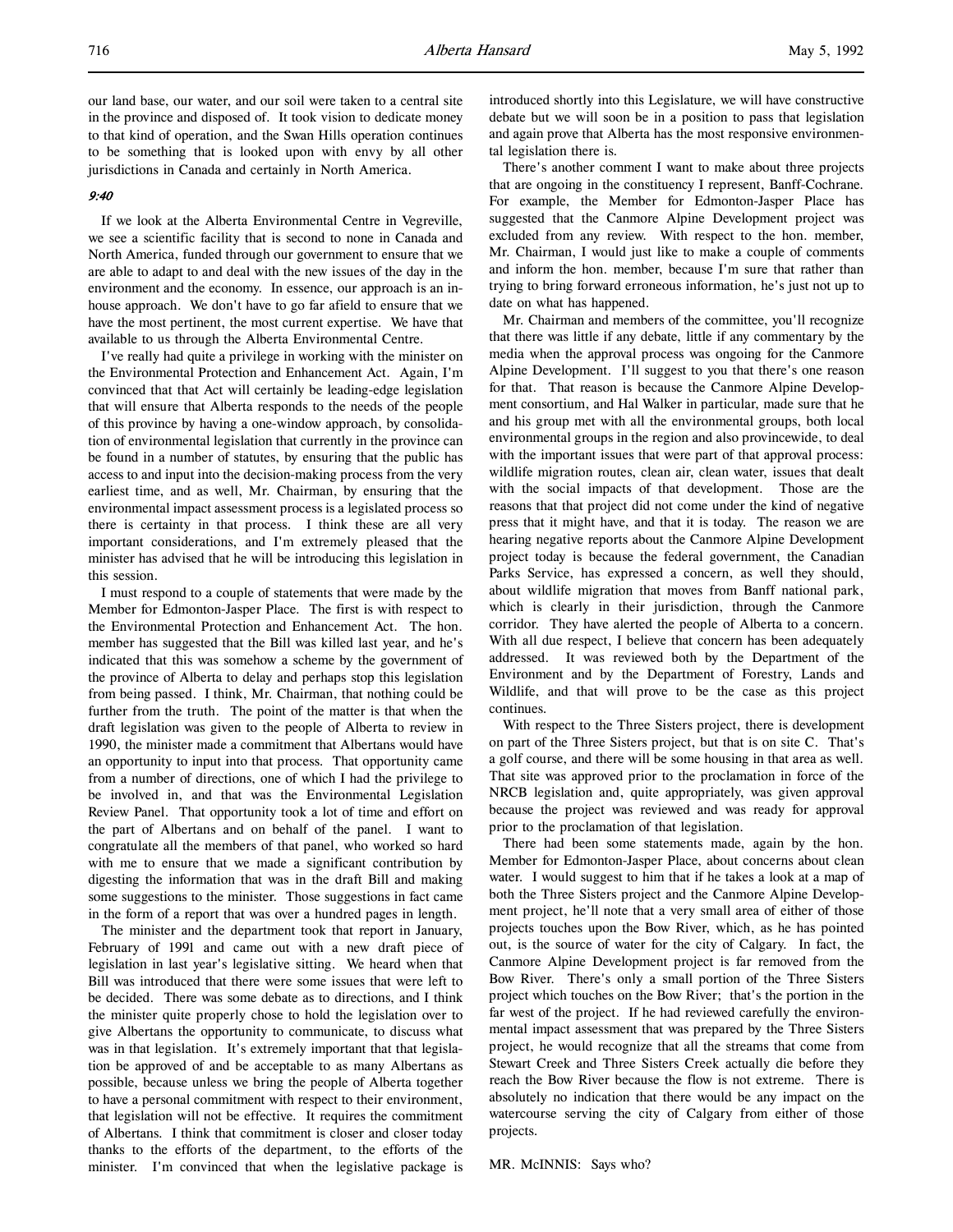MR. EVANS: Says me and also says the environment impact assessment, hon. Member for Edmonton-Jasper Place, and I'm confident that the NRCB, when it reviews that information, will come to the same conclusion.

### 9:50

l,

I would like to make one other comment, about the Kan-Alta project, again in the Banff-Cochrane constituency. I think the member may have left the impression that this has been a rapidfire process to get the Kan-Alta project on stream. He's even gone so far as to say that it was put on stream prior to the NRCB process for the Three Sisters project.

The Three Sisters project had a number of intervenors who requested a considerable period of time because of the amount of information that was to be digested from the environmental impact assessment. The board decided that that was appropriate and literally gave a three-month period of time for a review. That same kind of information, the volume of information, is not available, and quite appropriately so, because it is not that large an issue with respect to the proposed Kan-Alta 18-hole golf course. In fact, there were public meetings on the Kan-Alta golf course more than a year ago both in Banff-Cochrane constituency and also in the city of Calgary. So to suggest that that process has been speeded up for expediency purposes is, I think, quite inaccurate.

Mr. Chairman, I would like to deal with a couple of specific questions on the minister's estimates this evening. Firstly, I'd like to comment on the Action on Waste program. I'm very well aware that one of the major targets for the Action on Waste program is a 50 percent reduction in municipal solid waste by the year 2000. I know that there are a number of other initiatives as well, specifically the Peace region integrated waste management planning study, the tire project, the 1-800 information line, and a number of other initiatives. I would appreciate it if the minister would provide the committee with an update on all the aspects of this Action on Waste program.

Secondly, given the fact that working with municipalities is such an integral part of the Action on Waste initiative and again is consistent with what I believe is essential to ensure that we have the most adaptable, if you will, but certainly the most pure environment we can possibly have, could the minister provide the committee with some more details with respect to the municipal involvement in this program? As well, could the minister provide the committee with some information on Action on Waste initiatives both in the industrial and the educational areas?

Moving along, Mr. Chairman, with respect to the Alberta Special Waste Management Corporation's budget, there has been a reduction in that budget over the past two years. I would appreciate hearing from the minister as to how that decrease is affecting the services that the corporation provides in managing hazardous waste in Alberta. With respect to the farming community and the average citizens in our cities and other smaller centres, how are they benefiting from the activities of the corporation?

A concern was expressed to me today when I participated in a panel with the Forum for Young Albertans with respect to the transportation of hazardous goods throughout the province, and that is a concern to all those Albertans who have hazardous goods pass their way. Now, I made a suggestion to that individual that it's important to have the most efficient and certainly the most careful process known to man to move these very toxic substances to Swan Hills. I believe we are doing that now. I presume we will continue to use the most advanced technology to ensure the safety of Albertans with respect to the movement of these toxins, and I would appreciate your comments on that, Mr. Minister.

With respect to the Environment Council of Alberta, I had the privilege to sponsor amendments to the Act last year in this Legislature and to work again with Dr. Natalia Krawetz. The budget is \$1.7 million, and my question to the minister is: is this funding adequate to allow the council to successfully pursue its expanded mandate as was evident when we debated the amendments to the Act last year? I know that the change in mandate and in fact a revitalization of the Environment Council of Alberta has resulted in a number of new initiatives taking place. I would question the minister as to what has happened to that mandate that was changed by the legislation last year and how he sees the council responding to that change of mandate. Finally, Mr. Chairman, could the minister advise the committee as to some specific issues the council will be looking at in the future?

With those comments, Mr. Chairman, I'd like to give other members an opportunity to participate in this debate and just close by saying again how privileged I feel to have been able to be involved with such an important initiative which has so many positive benefits to the people of this province. I'm convinced whenever I travel outside our province that we do have the cleanest province and the most conscientious population anywhere when it comes to environmental matters. I don't think we can be smug about that. We have to continue to communicate to Albertans the importance of our clean environment. I believe the department is doing that, and I want to recommend to the minister that he continue the course he has been working on for the past three years, because it is certainly improving the environment of the province of Alberta.

Thank you.

MR. DEPUTY CHAIRMAN: The Member for West Yellowhead.

MR. DOYLE: Thank you, Mr. Chairman. The clock is getting late, according to the minister, so I'll do my best to be as brief as possible, get right to the point, and get the biggest clap of the night.

Mr. Chairman, I listened carefully to everybody thus far. I appreciate the comments from the Member for Banff-Cochrane, who certainly has traveled the province and listened to Albertans in regards to the needs of cleaning up our environment and finding new ways of addressing the situations that have happened in the past due to the fault of this government not having proper environmental legislation.

The one issue – I was reviewing this particular document of the Contaminated Sites Liability Issues Task Force, the report to the Minister of the Environment. It addresses very often within this document the fact of who should pay, who should be the ones that pay if there is a contaminated site. The document doesn't address exactly who is going to pay, and I hope the minister would clarify how he's going to determine who should pay for the cost of cleanup of contaminated sites.

Indeed, if you were to take a look, Mr. Chairman, at the state of the Athabasca River over the years, and now with another pulp mill coming on, I myself, as an avid fisherman, would not eat the fish out of the Athabasca River. You can catch fish at the Berland, some 150 kilometres upriver from the mill at Hinton, and those fish when you put them in the frying pan smell the same as the mill does, the odour that comes from the stacks of the Hinton mill. So something has to be done to bring in legislation to stop these mills from polluting our rivers. The Athabasca River in fact was declared a heritage river some two years ago in Jasper. Not going too far out the Jasper gates, you have effluent going in it that is not healthy to the people of Alberta or not healthy to anybody who might be visiting and fishing or hunting or perhaps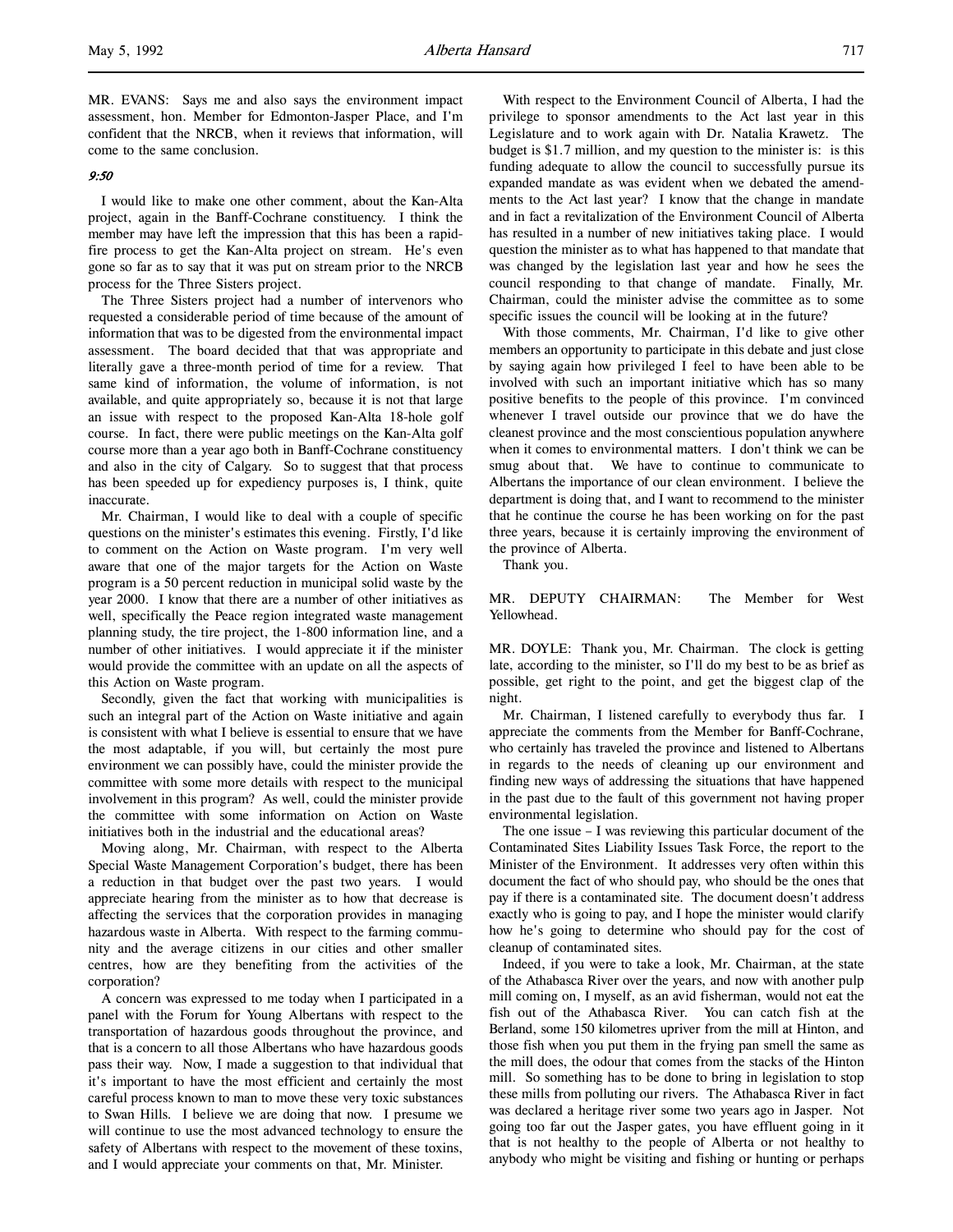using that water, if they're camped in sites along the Athabasca, for cooking.

### 10:00

Mr. Chairman, the minister stood in this Legislature more than once and said to close the mill. I as the Member for West Yellowhead would never agree that the mill should be closed, but I do agree that legislation must be brought in to make sure that these mills clean up. This document here, the Contaminated Sites Liability Issues Task Force, perhaps would address who should clean up the rivers in this province after they've caused damage to them. I would not say that it should exactly be the mills who have been allowed to pollute because of poor legislation in this province, but in some way something has to be done to clean these waters up. Unfortunately, this past week I visited three friends in the hospital, all with cancer. One, who was my executive assistant in Hinton, 26 years old, was notified that he has six weeks to six months to live, dying because of something that has caused him to have cancer. I think we have to take every step possible to clean up the environment and make sure that it's not some environmental hazard that's allowing people to get these dreaded diseases.

Bill 53: we've been waiting for some time to get that before the Legislature. It's been going on for some three years, I believe the Member for Edmonton-Jasper Place said earlier. There are some important issues in there, of course, that have to be addressed. There are many that should be amended, and we'll be waiting for this Bill to come forward regardless of whether it's Bill 53 or another number.

Also on this particular contaminated sites document that was put out just recently, the minister surely recalls the contaminated fuel issue in Hinton that happened in June 1990, when somebody from someplace held some contaminated fuel and put it in the Hinton Husky service station. That fuel was pumped, Mr. Chairman, and many people were contaminated by that fuel. There were no permits for anybody to take that fuel to the Hinton Husky service station, and in fact nobody knew that the contaminant was in there for some three to four weeks, when Mr. Johnstone and others became deathly ill. Many of those people's health has not recovered to this date, and they have received no compensation.

The dreaded fact is, Mr. Chairman, that Environment went out there to see the site, had the tanks removed, and lo and behold, without any permits they allowed those tanks to be hauled to a site in the Leduc area, where by some other coincidence those tanks went mysteriously missing. To my knowledge those tanks have not been recovered to this date. That contaminant could very possibly still be pumped someplace, or if somebody were to slice them in half and feed cattle out of them or bury them in the ground for their own personal fuel, or if there's any possible use, if those tanks are still in service someplace, surely we're going to have further problems. I would sure not like to see harm come to anyone like it did to more than 100 people in the Hinton area when Environment did nothing about protecting and securing that site.

In fact, I have never known whether Environment actually tested the grounds around that service station where many gallons of this fuel were pumped and some was thrown out. Kids get out of the motor homes and campers and walk around there while parents are fueling up, and I don't believe that site has ever been checked by Environment. Perhaps the minister could advise me if it has or will be, because we have to take every step possible to make sure that no one else is poisoned by this dangerous contaminant.

Buffalo Lake, of course, Mr. Chairman, is more of a political issue. It's something that is not needed in these hard economic times. Some members will disagree, I'm sure, because it's been their pet project, especially the Premier. It's strange how the rules can change when somebody with a little more power gets elected to a certain riding and then builds a house near Buffalo Lake.

The landfill sites, Mr. Chairman: I want to congratulate the minister on the many good landfill sites he established in the riding of West Yellowhead. In fact, we were out at the opening of one, and they are very environmentally friendly. They're clean all the time. There are places there to store materials that cannot be put into these tanks. It has worked very well in my riding of West Yellowhead, and I'm sure it will work in any other communities where they are established.

The Member for Banff-Cochrane raised the very important issue of municipalities in regard to sewage. I would like to say, Mr. Chairman, that I would like to see Environment take a stronger stand on how we are going to solve the problem of municipalities using the waters of Alberta to dump their sewage in. There are some municipalities that can hold it for a long time: they overbuilt their facilities, and they don't have to dump their water as often as other municipalities. There are some municipalities that aerate their water by a bubbling system or by a sprinkler system, and still they will run the overflow into the rivers in the high water.

This is not good. I fish quite often in the McLeod River, but I have to be very careful as to where the sewage goes in. Some people tell me they find these beautiful pickerel right where this big pipe comes out, but I happen to know what comes out of that pipe, so I make sure I'm several miles back the other way. The pickerel might not be quite as fat, but they are much tastier. I would encourage anybody not to fish downstream from some of these sewage lagoons, which are belching this stinking sewage into the very virgin rivers like the McLeod River especially.

Another thing in my riding, Mr. Chairman, is that the Jasper environmental groups have worked hand in hand with Alberta Power to do an energy audit within the town. Alberta Power was to build a transmission line through the parks, which would have ruined the aerial environment with power lines higher than the trees. Anyone who lives in Jasper or travels there certainly enjoys the beauty and the wild nature of Jasper national park. In Jasper they took an energy audit on the homes: who was heating with electricity and what they were using, mainly in electricity. They've cut their consumption of electricity by somewhere around 30 percent and do not now have to build a transmission line from Edson and Hinton and on to Jasper up through the park. They have a gas-fired plant and one waterfall in Jasper that supplies their electricity, and by continuing to conserving energy there alone, they feel they have another 10 to 15 years of life before they'll need any further extensions of transmission lines.

Also, there's been a problem in Jasper for some years with the tramway that has been dumping their sewage down the side of a mountain. Last year they were supposed to have cleaned it up; it hasn't happened yet. They have ideas of hauling the sewage down on the tramway now, but I'm not too sure if the Minister of the Environment is involved with the environment in Jasper park. Perhaps it has to come under the mandate of the federal government.

The heritage rivers program, Mr. Chairman, is a program that many people believe in, especially the people of West Yellowhead. They love their fresh waters. Most of the clean waters begin in the riding of West Yellowhead and off the slopes of the Rockies, and we would like to see the rest of the province be just as clean as the fresh waters off the mountains.

The minister mentioned the studies on different types of things that are harming the environment, but I heard nothing about the electromagnetic field that many people are very concerned about,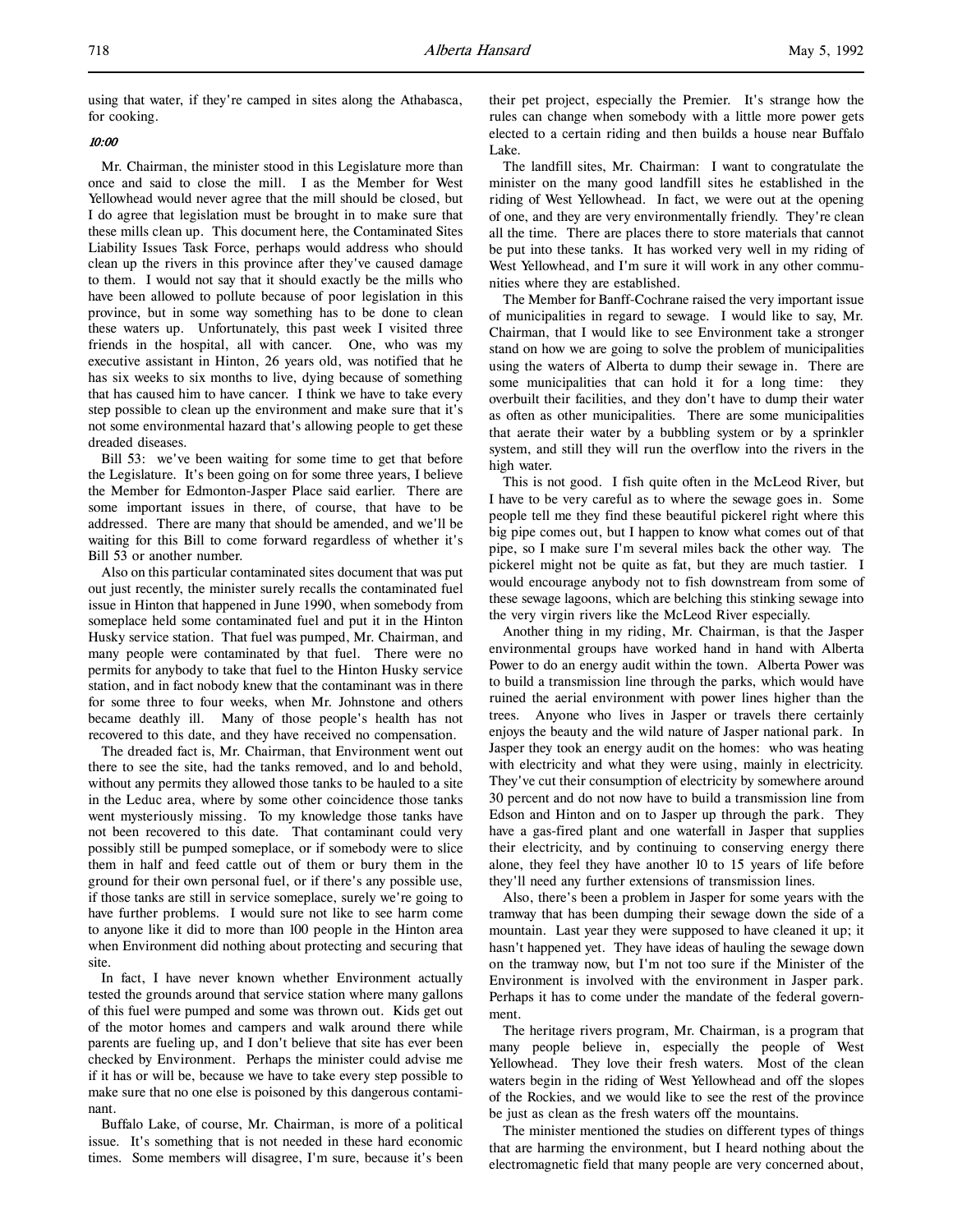l,

with transmission lines running through major cities and microwave towers. The electromagnetic field does concern many people who think very seriously about the environment. I, of course, as a journeyman lineman worked around electricity and live lines, on transmission lines up to 500,000 volts. I'm not too sure that it's such a serious thing. I understand that more people die from suicide within the power companies than actually die from any causes of the electromagnetic field.

# 10:10

Mr. Chairman, in speaking to the environment, we have to also talk about how we can protect the environment of our wildlife. In Jasper national park many of these animals like to roam a little bit outside. As you travel Highway 40 towards Grande Cache, the highway gets very close to Jasper national park. The forestry companies have forest management agreements or some rights to cut the timber up there. It seems in recent years they've gone in as close as they possibly could to Jasper park and cut out the forest, and now the woodland caribou are predominantly on the roadways. They're looking for protection, and they've wandered out of the park and just haven't gone back in. We also need to protect the mountain sheep, the deer, and the elk in those areas along the park. I would like to see the Minister of the Environment work with whatever department he can through his one window to make sure that we put a peripheral rim around Jasper national park and Willmore wilderness park to make sure that these animals are protected just a little ways farther and that the environment is not ruined by cutting the forest within at least a 10-mile range of Jasper national park.

I do agree with the Member for Banff-Cochrane and, I'm sure, with the Minister of the Environment that the environment and the economy can work hand in hand. We in the Official Opposition know that it can work hand in hand, but we must have good legislation in place where companies coming in know what they have to do to have the right projects in place without wasting a lot of time and a lot of money when legislation continually changes or they're trying to second-guess what the next piece of legislation might be.

One thing I forgot to mention, Mr. Chairman, was an older debate some years ago on PCBs. I was employed by the power company at that time and had the opportunity to check several transformers to locate the PCBs. Something that's taken place in the power companies over the last 10 years that a lot of people probably didn't notice or didn't know is that the power poles were identified as having as much PCB in the wood treatment as some of the transformers had. Indeed, those same power poles were treated at the same places as playground equipment was treated and with the same type of stuff. However, I'm sure some of the playground equipment that's in a lot of the playgrounds and parks in Alberta have not been checked for PCBs, and I would hope that the minister would take a serious look at that.

I would hope that the minister is a little more conscientious in his spending, Mr. Chairman, and I would certainly emphasize that he work hand in hand with the municipalities to find some way of stopping the municipalities across this province from using the rivers of Alberta to get rid of their sewage.

Thank you, Mr. Chairman.

### MR. DEPUTY CHAIRMAN: Hon. Minister of the Environment.

MR. KLEIN: Thank you, Mr. Chairman. Thank God there is a Hansard, because there have been many questions asked this evening. They were for the most part very good questions, and

we will do all in our power to get the appropriate answers if I'm not able to get to them this evening.

I do appreciate the remarks of the hon. Member for Banff-Cochrane, particularly as they affect my staff. I've been very, very fortunate to have a very competent staff and a very committed staff, a staff that definitely is committed to the principal of wise use of our environment now and into the future. I'm so very, very pleased that they're here with me tonight, and I would like to acknowledge their presence in the gallery.

Speaking of staff, Mr. Chairman, there is something that is very bothersome to me, and again I come back to the remarks of the hon. Member for Edmonton-Jasper Place, particularly with respect to the proposed Pine Lake regional landfill site. I'm going to be tabling a report tomorrow that will clearly indicate that in fact members of Alberta Environment who conducted the hydrogeology tests on that site were not erroneous. It is a matter of opinion, and we stand behind our work with respect to that landfill site. The whole issue of landfill is a very, very complex one, and I would like to address this issue specifically.

Many years ago we had dumps, really infested, dirty dumps. As a matter of fact – and this is something the Member for Edmonton-Jasper Place consistently fails to mention – right on that site today exists a dump, a dirty, fly-infested dump. He doesn't say anything about that. What is proposed for that particular site is a regional waste management system. The hon. Member for West Yellowhead alluded to a proper waste management system with transfer stations, with storage facilities to accommodate recyclable materials, to dispose of waste that normally goes into a landfill in a responsible manner. That's what we're talking about. Alberta Environment's role is simply to do the hydrogeology to determine at the outset if a site is suitable. On the basis of the tests that we undertook, we determined that that site was indeed suitable. We presented our evidence first to the local board of health. Then there was an appeal from the local board of health to the Public Health Advisory and Appeal Board, PHAAB; we presented our evidence to that board. Then it went on to the Development Appeal Board, and that evidence then was taken into account.

There was a difference of opinion as to the accuracy of our reports. I'll be filing a report tomorrow, and at that time I hope the hon. Member for Edmonton-Jasper Place will stand up and apologize to the officials in my department whose credibility he tried to question. [interjection] Hon. member, they were not erroneous in their assessment.

Mr. Chairman, with respect to environmental impact assessments – and this was a point that was brought up by the hon. Member for Edmonton-Jasper Place – particularly as they relate to tourism projects, there is something the hon. member must understand. Maybe he does, or maybe he is just being consistent in his ignorance. With respect to tourism related projects, those projects are subjected to a Natural Resources Conservation Board hearing only if an environmental impact assessment is ordered. That makes them quite different from any other project. They are not on a mandatory list.

# MR. McINNIS: You decide.

MR. KLEIN: That is right, and that is in the NRCB regulations. That's what makes a tourism project quite unique. It does not say that every single tourism project must go through an NRCB hearing.

Once an EIA is ordered and the NRCB decides whether a hearing is to be held, it is up to that board, without political